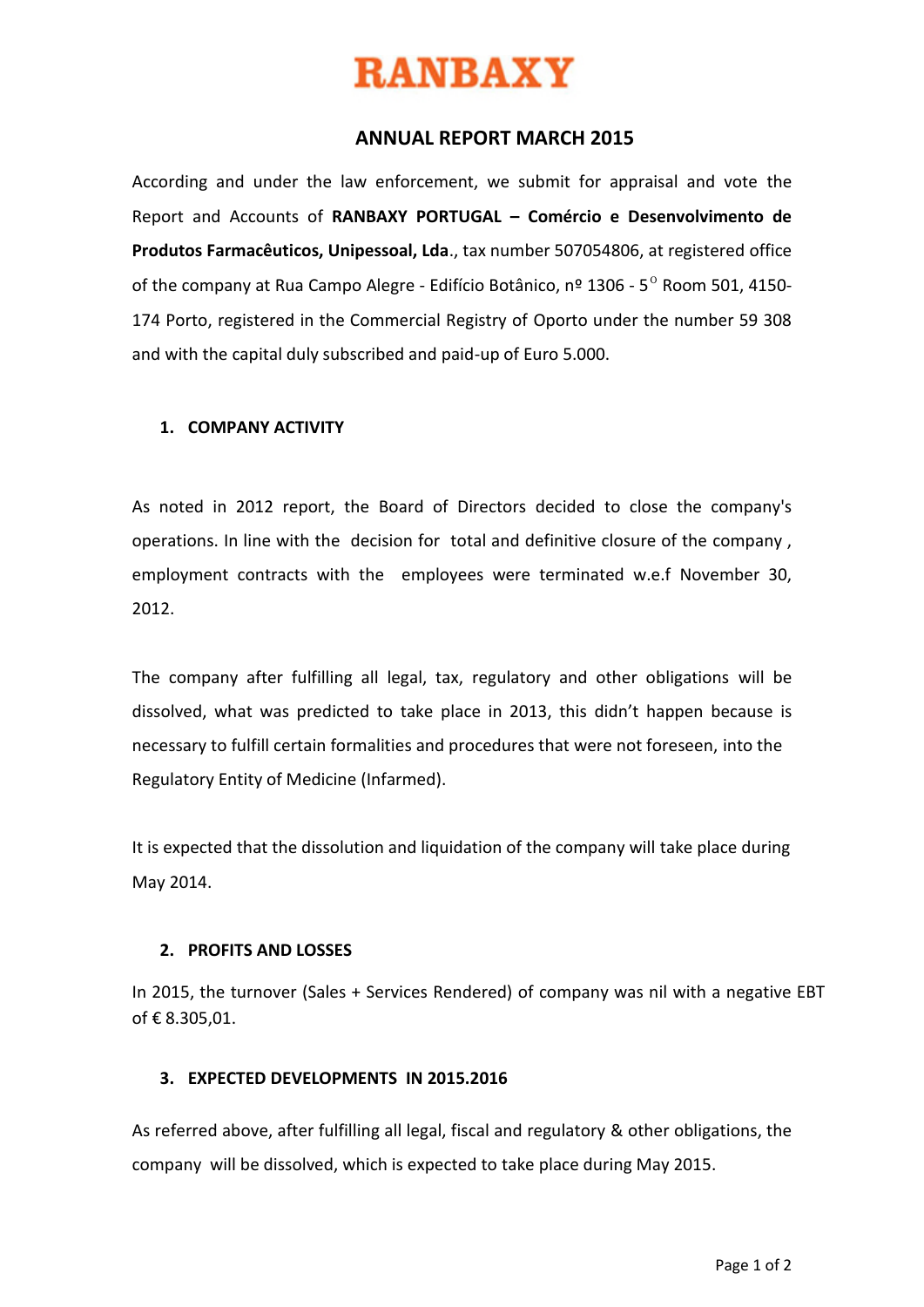#### **4. RESULTS**

The Board of Directors, according to legal disposition, suggests that the negative net result of € € 8.305,01 (eight thousand and three hundred and five euros and one cent), be transferred to retained earnings.

The negative result the existing fixed costs until the closure of the company in particular, personnel costs and supplies and services.

#### **5. FINAL NOTE**

The Board of Directors would like to thank its customers, suppliers and other business partners, for their continued involvement and trust shown over the years.

The Board of Directors

\_\_\_\_\_\_\_\_\_\_\_\_\_\_\_\_\_\_\_\_\_\_\_\_\_\_\_\_

\_\_\_\_\_\_\_\_\_\_\_\_\_\_\_\_\_\_\_\_\_\_\_\_\_\_\_\_

\_\_\_\_\_\_\_\_\_\_\_\_\_\_\_\_\_\_\_\_\_\_\_\_\_\_\_\_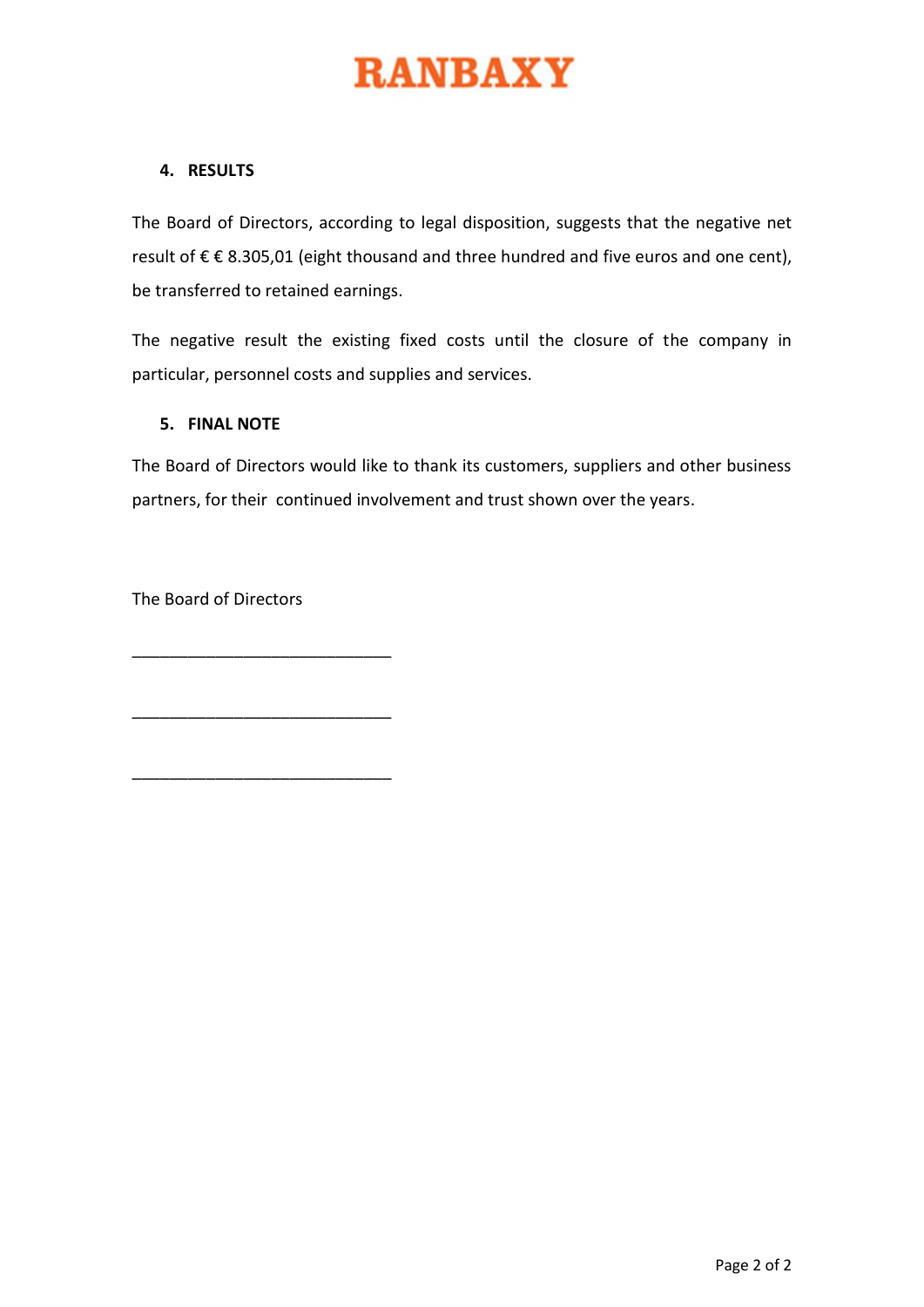KPMG & Associados-Sociedade de Revisores Telefone: +351 22 010 23 00<br>Oficiais de Contas S A<br>Fax: +351 22 010 23 12 Oficiais de Contas, S.A. Fax: +351 22 010 23 12<br>Edificio Peninsula<br>Internet: www.kpmg.pt Prac;:a do Bom Sucesso.127/131 7° Andar - Sala <sup>701</sup> 4150-146 Porto Portugal

Internet: [www.kpmg.pt](http://www.kpmg.pt/)

#### AUDITOR'S REPORT

(This report is a free translation to English from the original Portuguese version. In case of doubt or misinterpretation the Portuguese version will prevail.)

#### Introduction

<sup>1</sup> We have audited the financ ial statements of Ranbaxy Portugal - Comercio <sup>e</sup> Desenvolvimento de Produtos Farmaceuticos, Unipessoal, Lda., ("Compa ny"), which comprise the balance sheet as at 3 I March 2015 (which shows total assets of Euro <sup>I</sup> 0,435 and a total negative equity of Euro 4,502, including a net loss of Euro 8,305), the income statement, the statement of changes in equity and the cash flows statement for the period then ended and the correspond ing notes.

#### Responsibilities

- 2 Management is responsible for the preparation of financial statements that give a true and fair view of the financial position of the Company, the results of its operations, the changes in equity and its cash flows, as well as for the adoption of adeq uate accounting policies and criteria and the maintenance of an appropriate internal control system.
- 3 Our responsibility is to express a professional and independent opinion on those financial statements based on our audit.

#### Scope

- 4 We conducted our aud it in accordance with the Technical Standards and Guidelines issued by the Portuguese Institute of Statutory Auditors ("Ordem dos Revisores Oficiais de Contas"), which require that we plan and perform the audit to obtain reasonabl e assurance about whether the financial statements are free of material misstatements. For this purpose our audit included:
	- verification, on <sup>a</sup> test basis, of the information underlying the figures and disclosures contained therein, and an assessment of the estimates, based on judgments and criteria defined by Management, used in their preparation;
	- the assessment of the adeq uacy of the accounting principles used and their disclosure, considering the circumstances; and
	- the assessment of the adequacy of the overall presentation of the financial statements.
- 5 Our audit also included the verification that the financial information included in the Management Report is consistent with the financial statements presented.
- 6 We believe that our audit provides a reasonable basis for our opinion.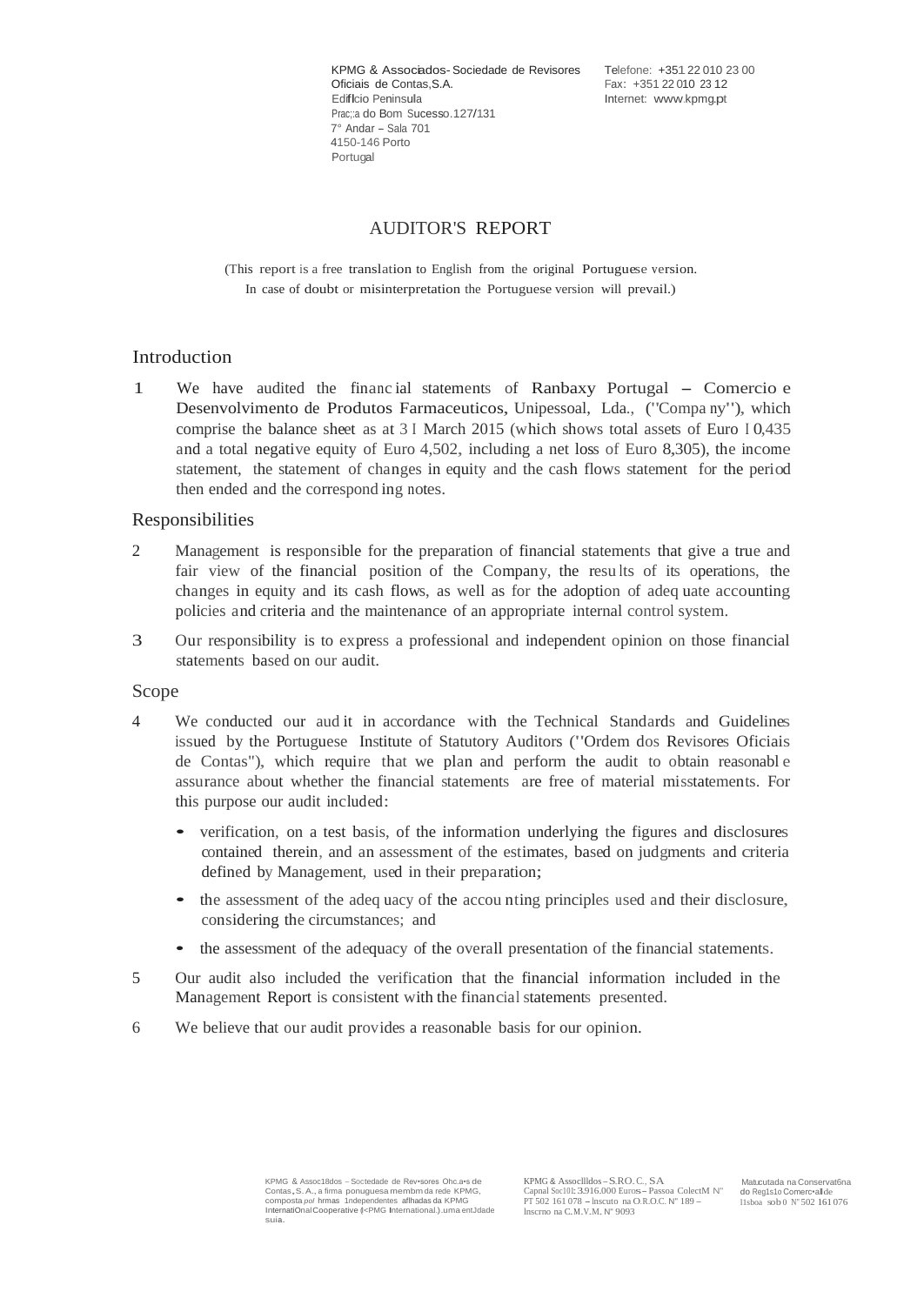

#### Opinion

7 In our opinion, the financial statements referred to above, present fairly, in all material respects, the financial position of Ranbaxy Portugal- Comercio e Desenvolvimento de Produtos Farmaceuticos, Unipessoal, Lda. as at 31 March 2015, the results of its operations, the changes in equity and its cash flows for the period then ended in accordance with generally accepted accounting principles in Portugal.

Emphasis of matters

- 8 Without affecting the opmion expressed in the previous paragraph, we draw your attention to the following situations:
- 8.1 As referred in note 3.4, Ranbaxy Group has decided to suspend the Company's operations on <sup>30</sup> November 2012, presenting the Company total negative equity of Euro 4,502 as at 31 March 2015. It is expected that during 2015 will still be concluded the necessary procedures that will lead to the Company's dissolution and liquidation, continuing the single Quotaholder to provide the required financial support during this stage. On this basis, it is not applicable the going concern principle.
- 8.2 As referred in our Auditor's Report issued with reference to <sup>31</sup> March 2014, Management had prepared those financial statements as at and for the three month period then ended attending to the decision of the Ranbaxy Group to align the Company's financial year with the other group entities, as referred in note 2. Therefore, the figures presented for the year ended 31 March 2015 are not comparable with the ones presented with reference to 31 March 2014.

#### Report on other legal requirements

9 It is also our opinion that the financial information included in the Management Report is consistent with the financial statements for the year.

Porto, 4 June 2015

KPMG & Associados Sociedade de Revisores Oficiais de Contas, S.A. (nr.189) represented by Adelaide Maria Viegas Clare Neves (ROC nr. 862)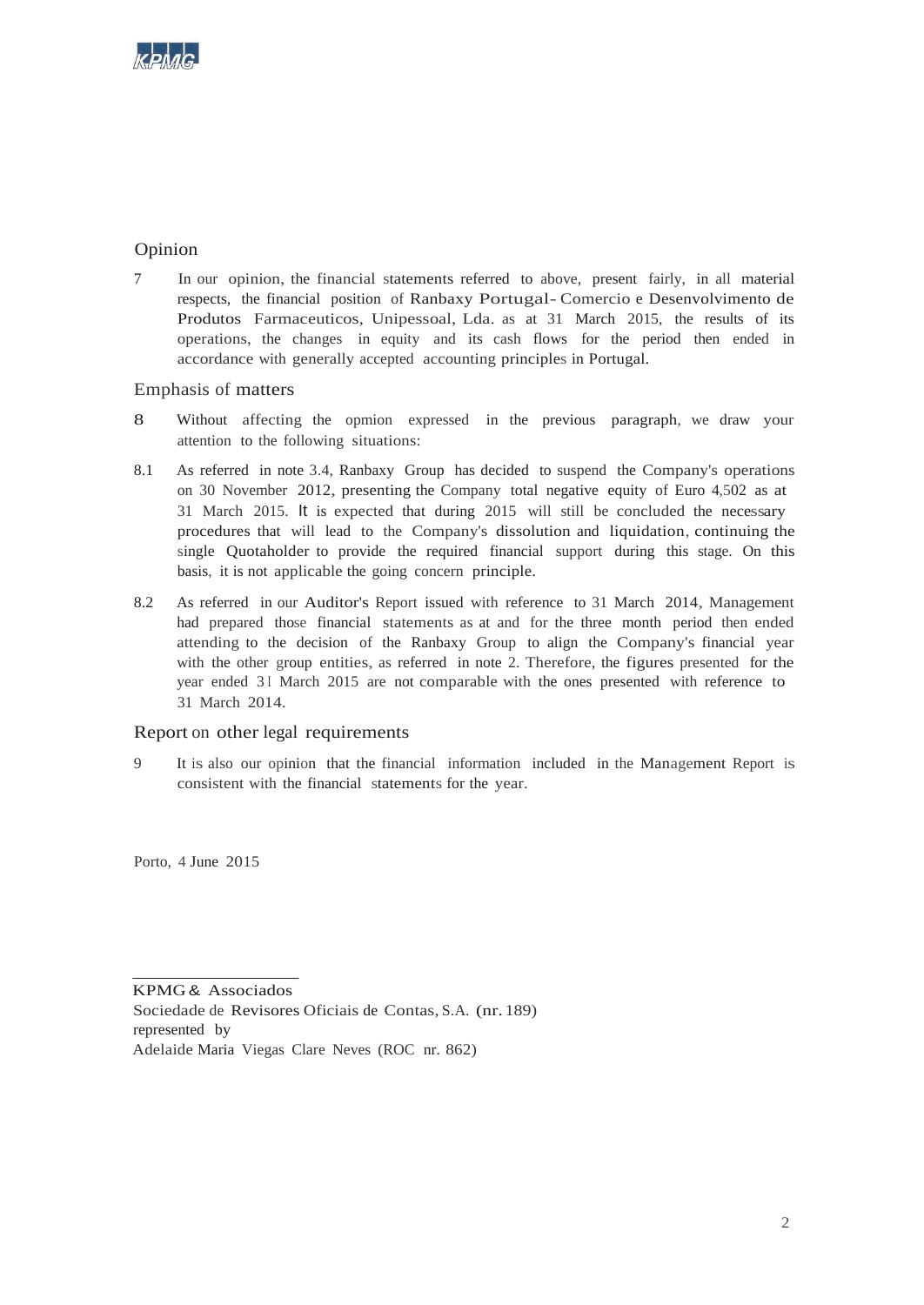# **Ranbaxy Portugal, Lda**

# **Balance Sheet, 31st March 2015**

**(in EUROS)**

| <b>Description</b>                      | <b>NOTES</b> | Date            |                 |  |  |
|-----------------------------------------|--------------|-----------------|-----------------|--|--|
|                                         |              | 31 March 2015   | 31 March 2014   |  |  |
| <b>ASSETS</b>                           |              |                 |                 |  |  |
| <b>Non Current Assets:</b>              |              |                 |                 |  |  |
| <b>Tangibles Assets</b>                 | 5            | 0.00            | 0.00            |  |  |
| Intangible Assets                       | 6            | 0.00            | 0.00            |  |  |
|                                         |              | 0.00            | 0.00            |  |  |
| <b>Current Assets:</b>                  |              |                 |                 |  |  |
| Inventories                             | 7/8          | 0.00            | 0.00            |  |  |
| <b>Accounts Receivables</b>             |              | 0.00            | 5,390.36        |  |  |
| State and other public entities         | 16           | 2,900.68        | 6,298.48        |  |  |
| <b>Others Debtors</b>                   |              | 290.55          | 1,995.29        |  |  |
| <b>Deferred Costs</b>                   |              | 574.45          | 1,576.46        |  |  |
| Cash and Bank Deposits                  | 4            | 6,669.40        | 98,470.89       |  |  |
| Non-current assets held for sale        | 10           | 0.00            | 0.00            |  |  |
|                                         |              | 10,435.08       | 113,731.48      |  |  |
|                                         |              |                 |                 |  |  |
| <b>TOTAL ASSETS</b>                     |              | 10,435.08       | 113,731.48      |  |  |
|                                         |              |                 |                 |  |  |
| <b>EQUITY AND LIABILITIES</b>           |              |                 |                 |  |  |
| <b>EQUITY</b>                           |              |                 |                 |  |  |
| <b>Share Capital</b>                    |              | 5.000.00        | 5.000.00        |  |  |
| <b>Other Capital Instruments</b>        |              | 5,625,000.00    | 5,625,000.00    |  |  |
| <b>Retained Earnings</b>                |              | $-5,626,197.24$ | $-5,582,380.97$ |  |  |
| <b>SUBTOTAL</b>                         |              | 3,802.76        | 47,619.03       |  |  |
| Net Profit                              |              | $-8,305.01$     | $-43,816.27$    |  |  |
| TOTAL EQUITY                            |              | $-4,502.25$     | 3,802.76        |  |  |
| <b>LIABILITIES</b>                      |              |                 |                 |  |  |
| <b>Non Current Liabilities:</b>         |              |                 |                 |  |  |
| Provisions                              | 11           | 0.00            | 50,000.00       |  |  |
|                                         |              | 0.00            | 50,000.00       |  |  |
| <b>Current Liabilities:</b>             |              |                 |                 |  |  |
| <b>Accounts Payable</b>                 |              | 746.77          | 8,756.13        |  |  |
| State and other public entities         | 15           | 2,050.32        | 2,860.04        |  |  |
| Other payables                          |              |                 |                 |  |  |
| Accrued payroll costs (Payroll payable) |              | 12,140.24       | 8,153.80        |  |  |
| Others debtors                          | 16           | 0.00            | 40,158.75       |  |  |
|                                         |              | 14,937.33       | 59,928.72       |  |  |
|                                         |              |                 |                 |  |  |
| <b>TOTAL LIABILITIES</b>                |              | 14,937.33       | 109,928.72      |  |  |
| <b>TOTAL EQUITY AND LIABILITIES</b>     |              | 10,435.08       | 113,731.48      |  |  |

Porto, 30th April 2015

\_\_\_\_\_\_\_\_\_\_\_\_\_\_\_\_\_\_\_\_\_\_\_\_\_\_\_

The Accountant The Accountant The Board of Directors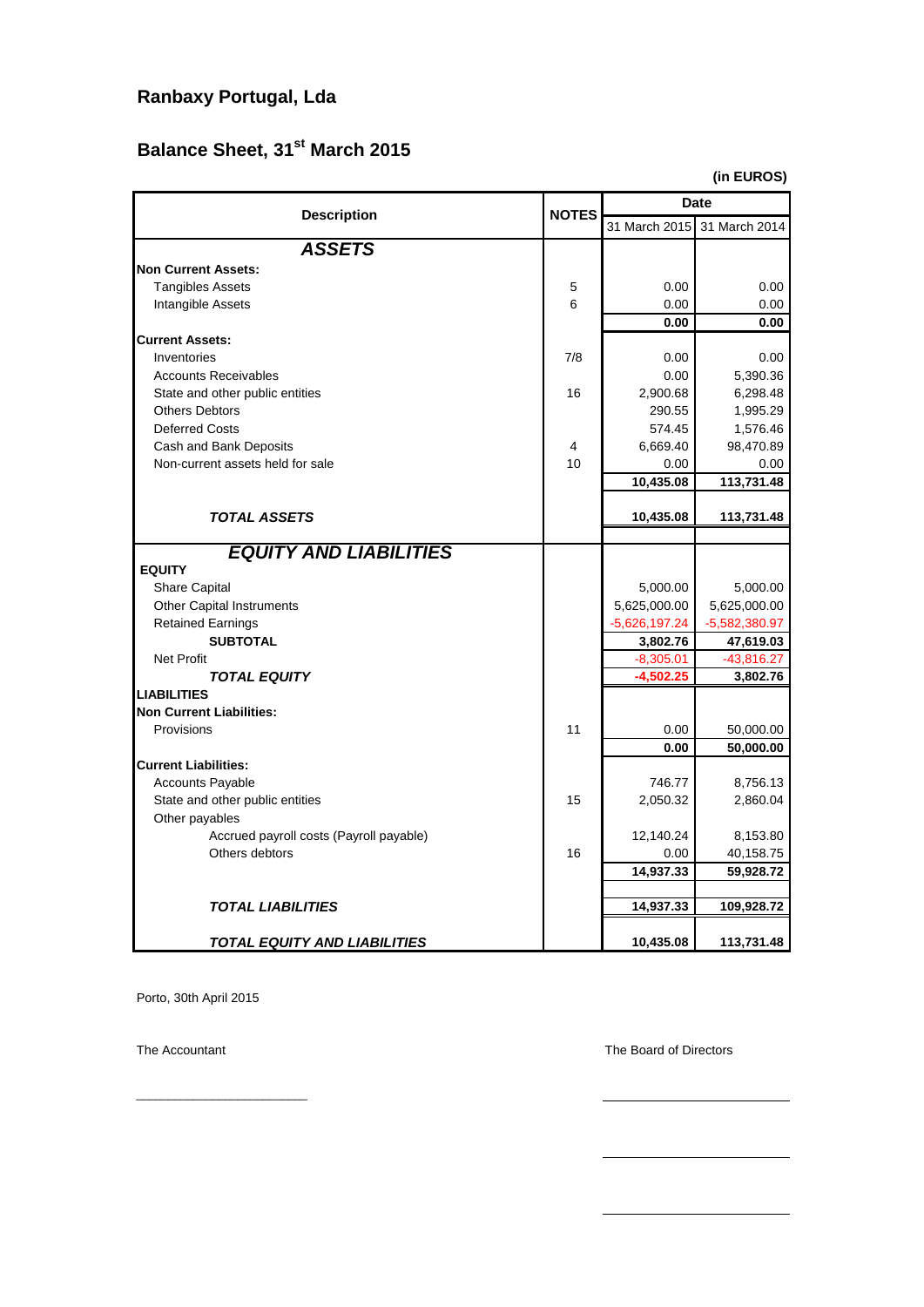# **Ranbaxy Portugal, Lda**

# **INCOME STATEMENT, 31st March 2015**

#### **(in EUROS)**

| <b>Description</b>                                                      | <b>NOTES</b> | <b>DATE</b>  |                             |  |  |
|-------------------------------------------------------------------------|--------------|--------------|-----------------------------|--|--|
|                                                                         |              |              | 31 March 2015 31 March 2014 |  |  |
| <b>INCOME AND EXPENSES</b>                                              |              |              |                             |  |  |
| Sales and Services Rendered                                             | 12           | 0.00         | 0.00                        |  |  |
| Cost of goods and material consumed                                     | 9            | 0.00         | 0.00                        |  |  |
| <b>Supplies and Services</b>                                            | 17           | $-49,383.18$ | $-29,582.43$                |  |  |
| <b>Personnel Expenses</b>                                               | 19           | $-47,594.14$ | $-11,700.03$                |  |  |
| Impairment Losses (Inventories)                                         | 8            | 0.00         | 0.00                        |  |  |
| Impairment Losses (Receivables)                                         |              | 41,542.68    | 33.53                       |  |  |
| <b>Provisions</b>                                                       |              | 50,000.00    | 4,131.40                    |  |  |
| Impairment Losses (non-depreciable investiments)                        | 10           | 0.00         | 0.00                        |  |  |
| Other Income                                                            | 13           | 12,695.80    | 2,483.32                    |  |  |
| <b>Other Expenses</b>                                                   | 18           | $-6,251.66$  | $-4,768.52$                 |  |  |
| <b>Profit before Depreciation, Finance Charges and Taxes</b>            |              | 1,009.50     | $-39,402.73$                |  |  |
| Expenses / Reversal of depreciation and amortization                    |              | 0.00         | 0.00                        |  |  |
| Impairment of Investments Depreciable / Instalment (Losses / Reversals) |              | 0.00         | 0.00                        |  |  |
| <b>Operating Profit (Before Financing Charges and Taxes)</b>            |              | 1,009.50     | $-39,402.73$                |  |  |
| Interest and Similar Expenses Supported                                 | 20           | $-9,169.80$  | $-4,248.35$                 |  |  |
| <b>Income Before Taxes</b>                                              |              | $-8,160.30$  | $-43,651.08$                |  |  |
| Tax (Autonomous taxation)                                               | 14           | $-144.71$    | $-165.19$                   |  |  |
| Net profit                                                              |              | $-8,305.01$  | $-43,816.27$                |  |  |
|                                                                         |              |              |                             |  |  |

Porto, 30th April 2015

\_\_\_\_\_\_\_\_\_\_\_\_\_\_\_\_\_\_\_\_\_\_\_\_\_\_\_

The Accountant The Accountant The Board of Directors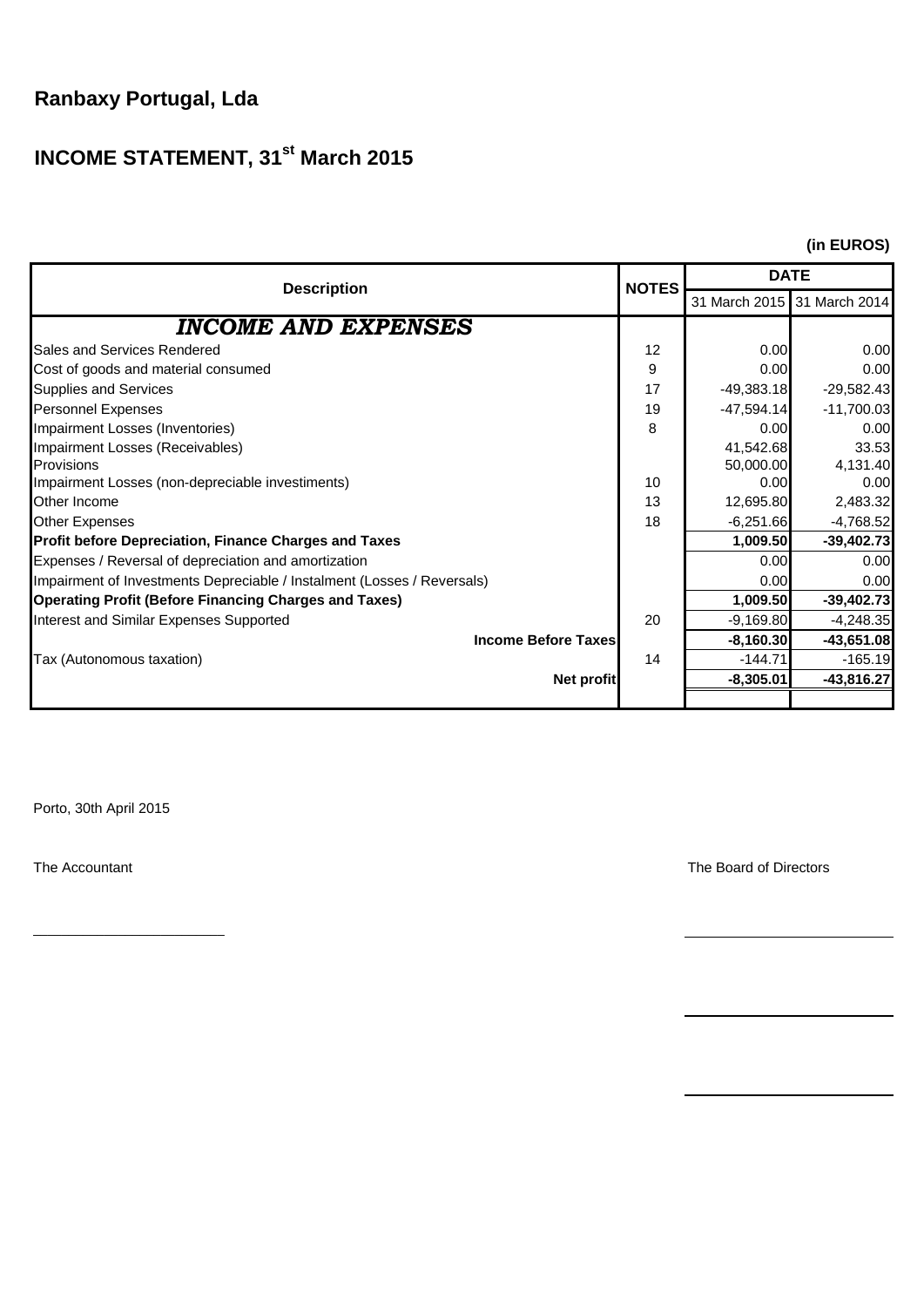#### **Ranbaxy Portugal, Lda**

# **Cash Flow, 31st March 2015**

|                                                                                  |              | <b>DATE</b>                 |               |  |  |
|----------------------------------------------------------------------------------|--------------|-----------------------------|---------------|--|--|
| <b>Description</b>                                                               | <b>NOTES</b> | 31 March 2015 31 March 2014 |               |  |  |
| Cash flow from operating activities                                              |              |                             |               |  |  |
| Receivables from customers                                                       |              | 29,705.84                   | 12,647.20     |  |  |
| Payments to suppliers                                                            |              | $-66,281.43$                | $-284,190.84$ |  |  |
| Payments to personnel                                                            |              | $-18,297.24$                | $-2,695.04$   |  |  |
| Cash generated from operations                                                   |              | $-54,872.83$                | $-274,238.68$ |  |  |
| Payment / Receipts of income tax                                                 |              | $-4,438.76$                 | $-1,000.00$   |  |  |
| Other Payment / Receipts                                                         |              | $-32,489.90$                | $-55,205.11$  |  |  |
| Cash flow from operating activities (1)                                          |              | $-91,801.49$                | -330,443.79   |  |  |
| <b>Cash flow from investment activities</b>                                      |              |                             |               |  |  |
| Payments of :                                                                    |              |                             |               |  |  |
| <b>Tangibles Assets</b>                                                          |              |                             |               |  |  |
| <b>Intangibles Assets</b>                                                        |              |                             |               |  |  |
| <b>Finance Investments</b>                                                       |              |                             |               |  |  |
| <b>Others Assets</b>                                                             |              |                             |               |  |  |
|                                                                                  |              | 0.00                        | 0.00          |  |  |
| Receipts from:                                                                   |              |                             |               |  |  |
| <b>Tangibles Assets</b>                                                          |              |                             |               |  |  |
| <b>Intangibles Assets</b><br><b>Finance Investments</b>                          |              |                             |               |  |  |
| <b>Others Assets</b>                                                             |              |                             |               |  |  |
| Subsidy to investiment                                                           |              |                             |               |  |  |
| Interest and similar income                                                      |              |                             |               |  |  |
| <b>Dividends</b>                                                                 |              |                             |               |  |  |
|                                                                                  |              | 0.00                        | 0.00          |  |  |
| Cash flow from investment activities (2)                                         |              | 0.00                        | 0.00          |  |  |
|                                                                                  |              |                             |               |  |  |
| Cash flow from financing activities                                              |              |                             |               |  |  |
| Receipts from:                                                                   |              |                             |               |  |  |
| <b>Funding Obtained</b>                                                          |              |                             |               |  |  |
| Capital Increase and other equity instruments                                    |              |                             |               |  |  |
| <b>Cover Losses</b>                                                              |              |                             |               |  |  |
| Donations                                                                        |              |                             |               |  |  |
| Others Financing operations                                                      |              |                             |               |  |  |
|                                                                                  |              | 0.00                        | 0.00          |  |  |
| Payments of :                                                                    |              |                             |               |  |  |
| <b>Funding Obtained</b>                                                          |              | 0.00                        | 0.00          |  |  |
| Interest and similar expenses                                                    |              |                             |               |  |  |
| <b>Dividends</b>                                                                 |              |                             |               |  |  |
| Reduction of capital and other equity instruments<br>Others Financing operations |              |                             |               |  |  |
|                                                                                  |              | 0.00                        | 0.00          |  |  |
| Cash flow from financing activities (3)                                          |              | 0.00                        | 0.00          |  |  |
|                                                                                  |              |                             |               |  |  |
| Change in Cash and their equivalent $(1)+(2)+(3)$                                |              | $-91,801.49$                | $-330,443.79$ |  |  |
| Effect of exchange differences                                                   |              | 0.00                        | 0.00          |  |  |
| Cash and their equivalent at beginning of period                                 |              | 98,470.89                   | 428,914.68    |  |  |
| Cash and their equivalent at end of period                                       |              | 6,669.40                    | 98,470.89     |  |  |
|                                                                                  |              | -91,801.49                  | $-330,443.79$ |  |  |

Porto, 30th April 2015

\_\_\_\_\_\_\_\_\_\_\_\_\_\_\_\_\_\_\_\_\_\_\_\_\_\_

The Accountant The Board of Directors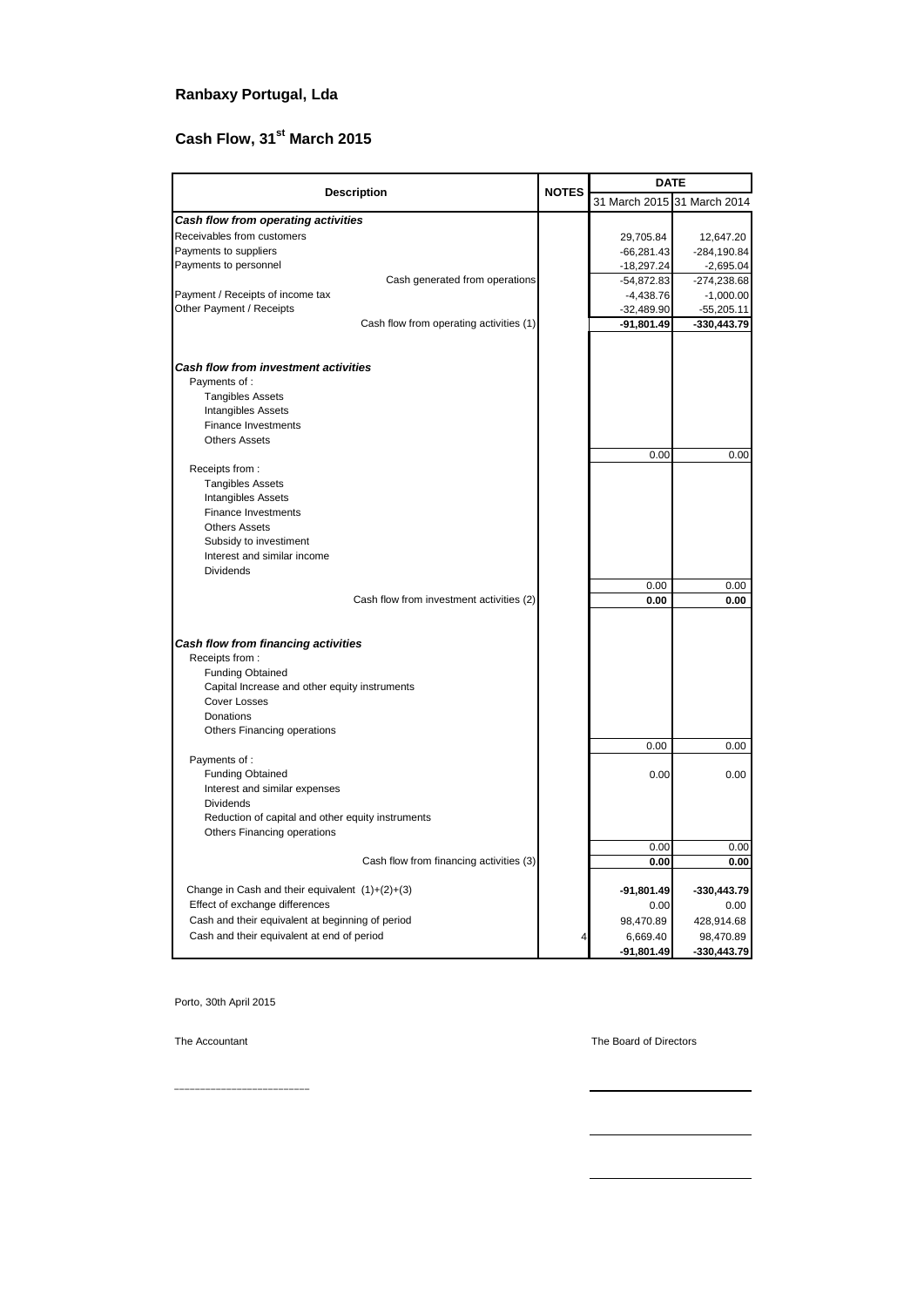#### **CHANGES IN EQUITY FOR THE PERIOD March 2014**

|                                                                                                                                                                                                          |                |                |               |                          |                             |                  |                       |                    |                          |                                    |                        |                               |                    |                     |                       | Euros                  |
|----------------------------------------------------------------------------------------------------------------------------------------------------------------------------------------------------------|----------------|----------------|---------------|--------------------------|-----------------------------|------------------|-----------------------|--------------------|--------------------------|------------------------------------|------------------------|-------------------------------|--------------------|---------------------|-----------------------|------------------------|
| <b>Description</b>                                                                                                                                                                                       |                | Notes          | Share Capital | Equities (shares)<br>own | Other Equity<br>Instruments | Share<br>premium | <b>Legal Reserves</b> | Others<br>Reserves | Retained<br>Earnings     | Adjustments on<br>financial assets | Revaluation<br>surplus | Other<br>changes in<br>Equity | Net Profit         | <b>TOTAL</b>        | Minority<br>interests | <b>TOTAL</b><br>Equity |
| Beginning of 2014                                                                                                                                                                                        |                | $\overline{2}$ | 5,000         | $\circ$                  | 5,625,000                   |                  |                       |                    | $-5,377,842$             | $\mathbf 0$                        |                        | $\Omega$                      | $-204,539$         | 47,619              |                       | 47,619                 |
| Changes in the periodo:<br>First adoption of the reference book<br>Changes in accounting policies<br>Differences on conversion of financial statements<br>Completion of the revaluation surplusTA and IA |                |                |               |                          |                             |                  |                       |                    |                          | $\Omega$                           |                        | $\Omega$                      |                    |                     |                       |                        |
| Reavaluation Suplus TA and IA and respective changes<br>Deferred tax adjustments<br>Other changes recognized                                                                                             | $\overline{2}$ |                | $\circ$       | $\circ$                  |                             | $\Omega$         | $\circ$               | $\circ$            | $-204,539$<br>$-204,539$ | $\circ$                            | $\overline{0}$         | $\Omega$                      | 204,539<br>204,539 | $\Omega$<br>$\circ$ | $\sqrt{2}$            |                        |
| Net Profit of the period                                                                                                                                                                                 | 3              |                |               |                          |                             |                  |                       |                    |                          |                                    |                        |                               | $-43,816$          | $-43,816$           |                       | $-43,816$              |
| <b>Result</b>                                                                                                                                                                                            | $4=2+3$        |                |               |                          |                             |                  |                       |                    |                          |                                    |                        |                               | 160,723            | $-43,816$           |                       | $-43,816$              |
| Transactions with equity owners in the period:<br>Capital Accomplishments<br>Accomplishments of premiums<br><b>Distributions</b><br>Entries to cover losses<br>Other                                     |                |                |               |                          |                             |                  |                       |                    |                          |                                    |                        |                               |                    |                     |                       |                        |
|                                                                                                                                                                                                          |                |                | $\Omega$      | $\overline{0}$           |                             | $\Omega$         | $\circ$               | $\circ$            | c                        | $^{\circ}$                         | $\mathbf 0$            |                               | $\Omega$           | $\circ$             |                       |                        |
| End of March 2014                                                                                                                                                                                        | $5=1+2+3+5$    |                | 5,000         | $\Omega$                 | 5,625,000                   |                  | $\Omega$              | $\Omega$           | $-5,582,381$             | $\Omega$                           |                        |                               | $-43,816$          | 3,803               |                       | 3,803                  |

#### Legend:

TA = Tangible Assets IA = Intangible Assets

Porto, 30th April 2015 The Board of Directors and the Board of Directors and the Board of Directors and the Board of Directors and the Board of Directors and the Board of Directors and the Board of Directors and the Board

The Accountant

\_\_\_\_\_\_\_\_\_\_\_\_\_\_\_\_\_\_\_\_\_\_\_\_\_\_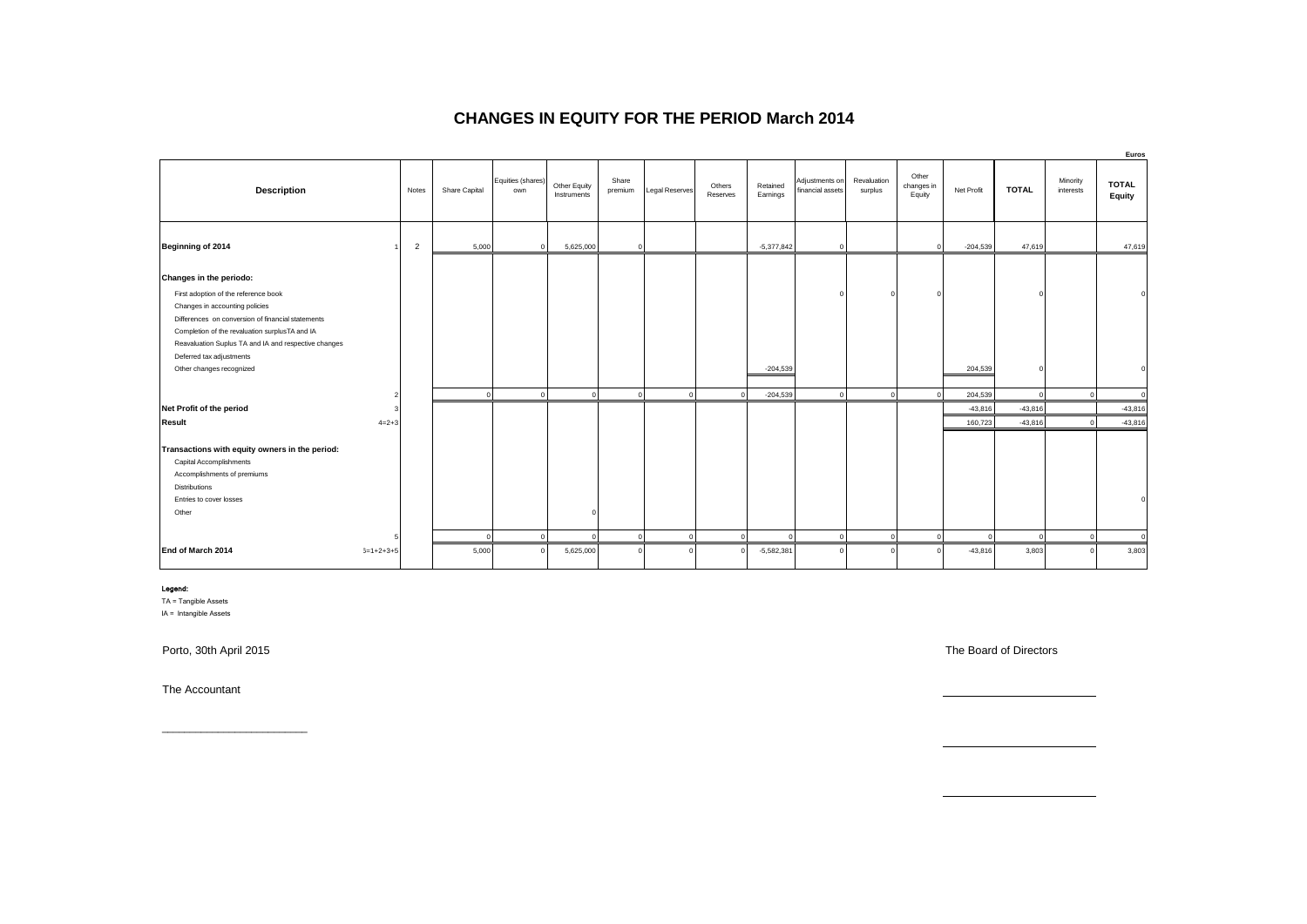#### **CHANGES IN EQUITY FOR THE PERIOD MARCH 2015**

|                                                                                                                                                                                               |             |                |               |                          |                             |                  |                |                    |                      |                                    |                        |                               |            |                       | Euros                  |
|-----------------------------------------------------------------------------------------------------------------------------------------------------------------------------------------------|-------------|----------------|---------------|--------------------------|-----------------------------|------------------|----------------|--------------------|----------------------|------------------------------------|------------------------|-------------------------------|------------|-----------------------|------------------------|
| <b>Description</b>                                                                                                                                                                            |             | Notes          | Share Capital | Equities (shares)<br>own | Other Equity<br>Instruments | Share<br>premium | Legal Reserves | Others<br>Reserves | Retained<br>Earnings | Adjustments on<br>financial assets | Revaluation<br>surplus | Other<br>changes in<br>Equity | Net Profit | Minority<br>interests | <b>TOTAL</b><br>Equity |
| Beginning of 2014                                                                                                                                                                             |             | $\overline{2}$ | 5,000         | $\circ$                  | 5,625,000                   | $\Omega$         |                | $\mathbf 0$        | $-5,582,381$         | $\mathbf 0$                        |                        | $\Omega$                      | $-43,816$  |                       | 3,803                  |
| Changes in the periodo:<br>First adoption of the reference book                                                                                                                               |             |                |               |                          |                             |                  |                |                    |                      | $\Omega$                           |                        |                               |            |                       |                        |
| Changes in accounting policies<br>Differences on conversion of financial statements<br>Completion of the revaluation surplusTA and IA<br>Reavaluation Suplus TA and IA and respective changes |             |                |               |                          |                             |                  |                |                    |                      |                                    |                        |                               |            |                       |                        |
| Deferred tax adjustments<br>Other changes recognized                                                                                                                                          |             |                |               |                          |                             |                  |                |                    | $-43,816$            |                                    |                        |                               | 43,816     |                       |                        |
|                                                                                                                                                                                               |             |                | $\mathbf{0}$  | $\circ$                  | $\Omega$                    | $\mathbf 0$      | $\circ$        | $\overline{0}$     | $-43,816$            | $\overline{0}$                     | $\mathbf 0$            | $\mathbf 0$                   | 43,816     | $\Omega$              | $\Omega$               |
| Net Profit of the period                                                                                                                                                                      |             |                |               |                          |                             |                  |                |                    |                      |                                    |                        |                               | $-8,305$   |                       | $-8,305$               |
| Result                                                                                                                                                                                        | $4=2+3$     |                |               |                          |                             |                  |                |                    |                      |                                    |                        |                               | 35,511     |                       | $-8,305$               |
| Transactions with equity owners in the period:<br>Capital Accomplishments<br>Accomplishments of premiums<br><b>Distributions</b><br>Entries to cover losses                                   |             |                |               |                          |                             |                  |                |                    |                      |                                    |                        |                               |            |                       |                        |
| Other                                                                                                                                                                                         |             |                |               |                          |                             |                  |                |                    |                      |                                    |                        |                               |            |                       |                        |
|                                                                                                                                                                                               |             |                | $\Omega$      | $\mathbf 0$              | $\Omega$                    | $\mathbf 0$      | $\circ$        | $\overline{0}$     | c                    | $\circ$                            | $\circ$                | $\Omega$                      | $\Omega$   | $\Omega$              | $\Omega$               |
| End of March 2015                                                                                                                                                                             | $6=1+2+3+5$ |                | 5,000         |                          | 5,625,000                   | O                |                | $\Omega$           | $-5,626,197$         | $\circ$                            |                        |                               | $-8,305$   |                       | $-4,502$               |

#### Legend:

TA = Tangible Assets

IA = Intangible Assets

\_\_\_\_\_\_\_\_\_\_\_\_\_\_\_\_\_\_\_\_\_\_\_\_\_\_

The Accountant

Porto, 30th April 2015 The Board of Directors

<u> Alexandria de la conte</u>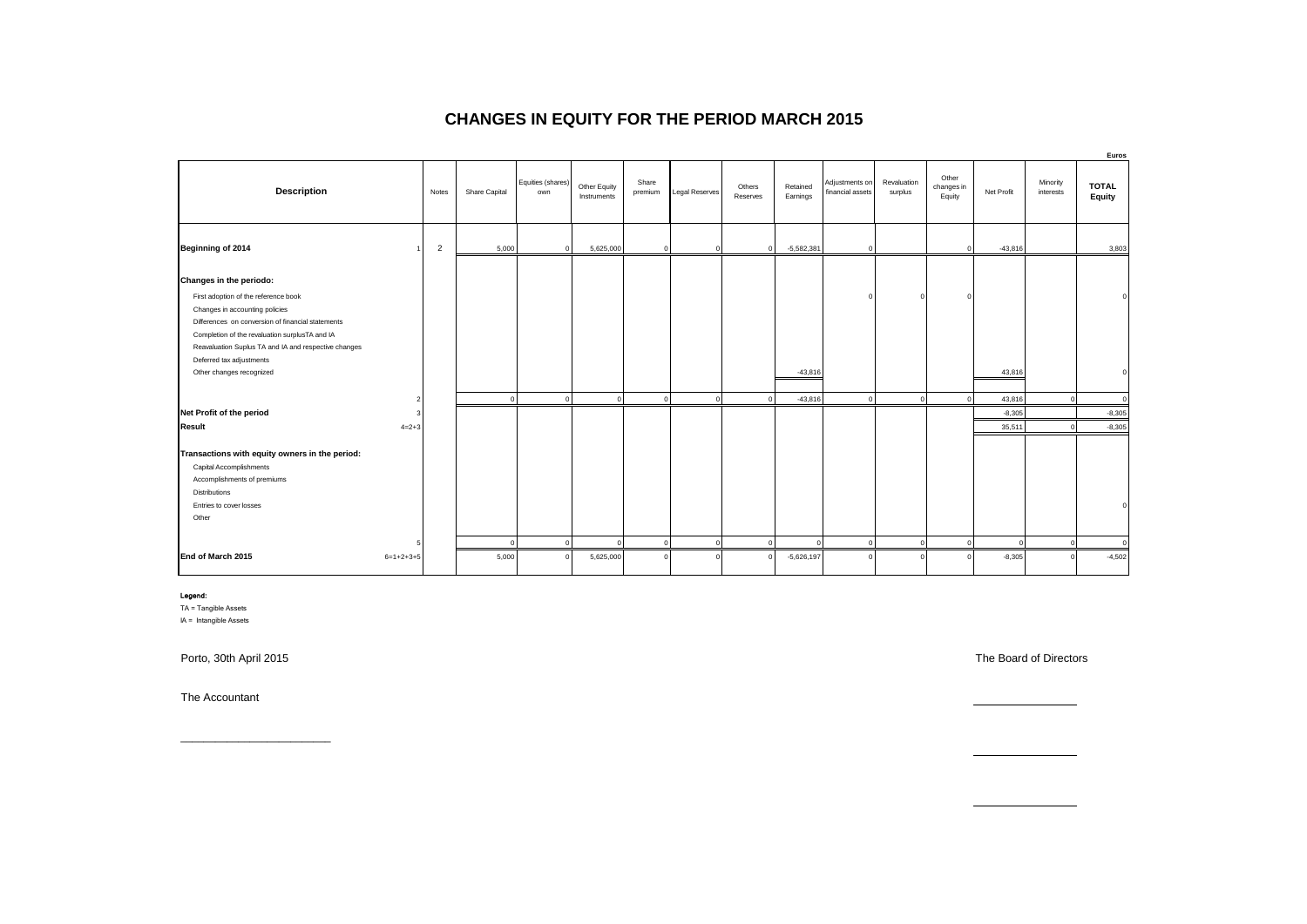

# **Appendix to Financial Statements**

(Amounts in Euros)

 $31<sup>st</sup>$  March 2015 and 31 $<sup>st</sup>$  March 2014</sup>

### **1. Identification of the Entity**

RANBAXY PORTUGAL – Comércio e Desenvolvimento de Produtos Farmacêuticos, Unipessoal, Lda., is a Quota Society, at registered office in Rua Campo Alegre, nº 1306, 5º Floor, Porto. Ranbaxy Portugal was constituted on 21st October 2004, with registered in the Commercial Registry Office of Porto, under the number 59308, which main activity is the trading of pharmaceutical products.

Ranbaxy Portugal is a subsidiary of Ranbaxy Laboratories Limited based in New Delhi in India.

#### **2. Reference accounting of financial statements preparation**

The financial statements have been prepared for the first time in 2010, in accordance with Accounting Standards Financial Reporting (NCRF).

The financial statements, that includes balance sheet, statement of profit and loss, statement of changes in equity, statement of cash flows and the annex, were approved by the Board of Directors of the Company, are denominated in Euros and were prepared in accordance with the assumption to start the process of dissolution and liquidation and accrual on which assets, liabilities, equity, income and expenses are recognized when achieve those definitions and criteria for those elements contained in the Conceptually Structure, in accordance with the qualitative characteristics of understandability, relevance, materiality, reliability, faithful representation, substance, neutrality, prudence, completeness and comparability, except for the non-application of the continuity principle.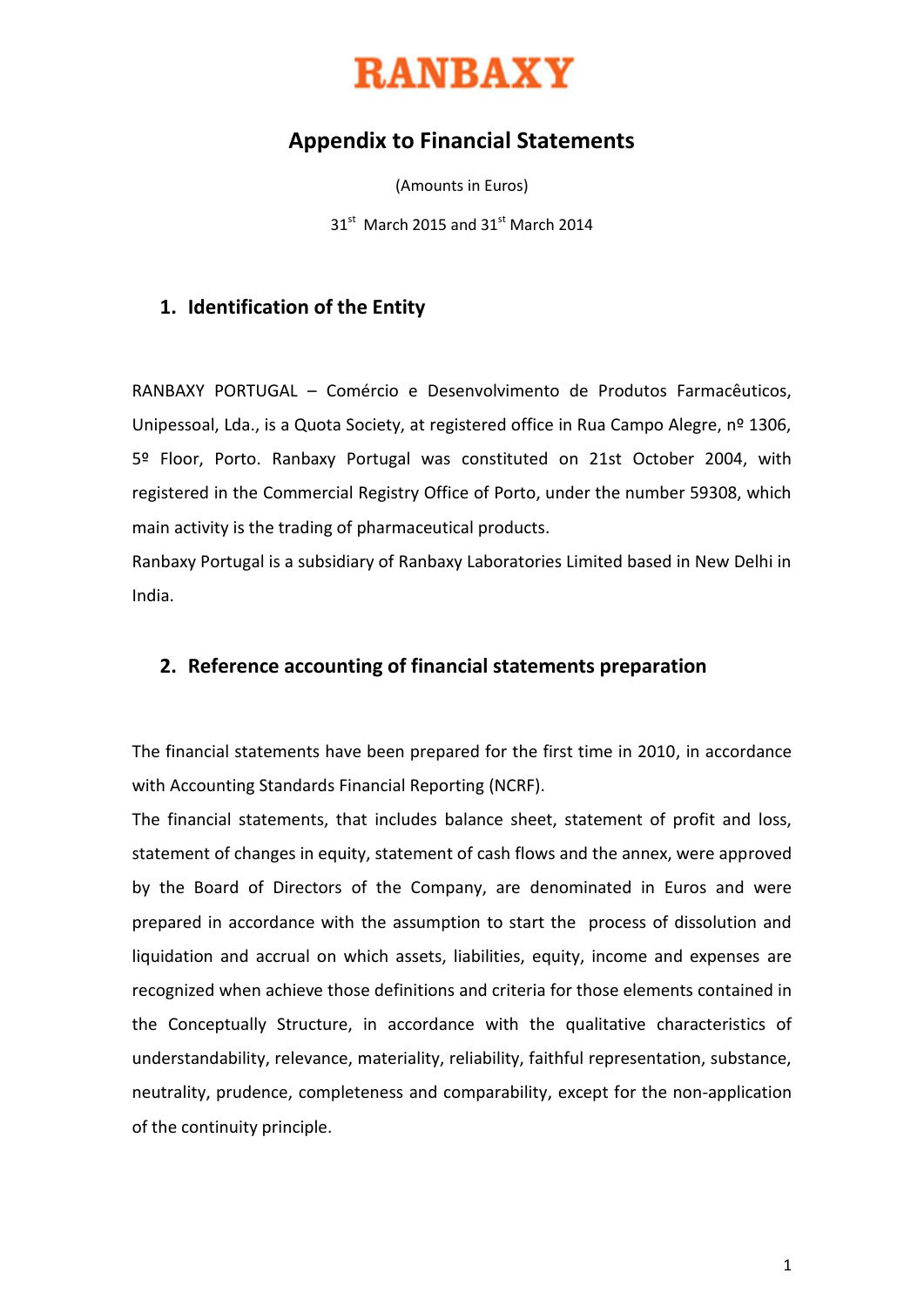The accounting policies present on note 3, were used in the financial statements for the period ended March 31, 2015 and comparative financial information presented in these financial statements for the period ended March 31, 2014.

In the financial statements were not made exceptions to the NCRF and there are no accounts of the balance sheet and income statement whose contents are not comparable with the previous period.

The financial statements are not comparable with the financial statements as at March 31, 2014.

The Income Statement as at March 31, 2014 refers to a period of 3 months and the part with respect to March 31, 2015 is for the period of 12 months.

### **3. Accounting Policies**

The main accounting policies applied in the preparing of these financial statements are described below.

#### **3.1 Measurement Basis**

Financial statements were prepared in accordance with historical cost.

The preparation of financial statements in conformity with NCRF requires that Board of Directors make judgments, estimates and assumptions that affect the accounting policies application and the value of assets, liabilities, income and expenses. The estimates and associated assumptions are based on historical experience and in other factors considered reasonable, under the circumstances, and form the judgments basis about the values of assets and liabilities which measurement is not clear from other sources. Actual results may differ from these estimates. The issues that require a greater judgment or complexity, or where assumptions and estimates are considered significant, are presented in Note 3.2 – Main estimates and judgments, used in preparing the financial statements.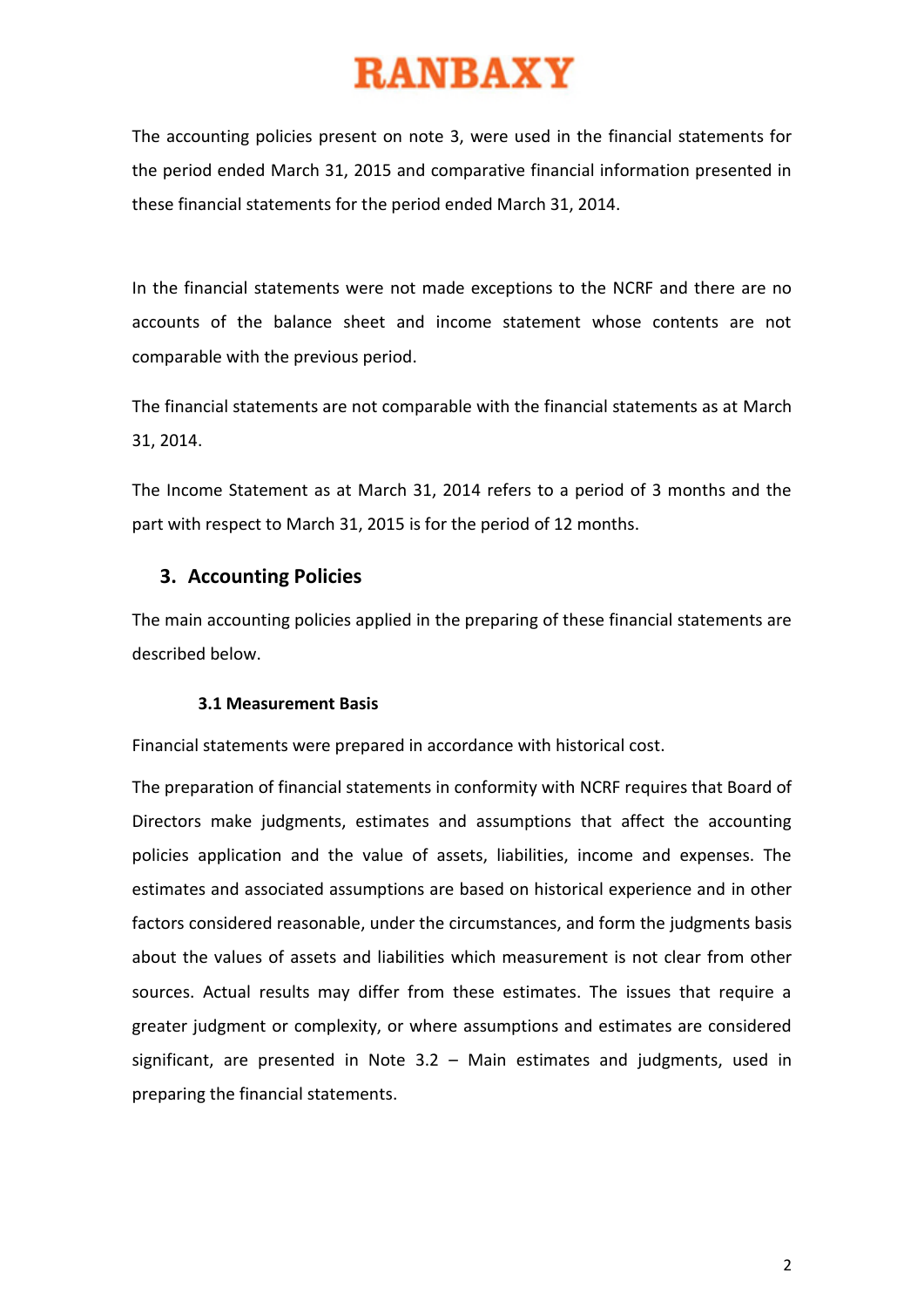#### **3.2 Other significant accounting policies**

#### **a) Tangible Assets**

Tangible Fixed Asset is recorded at acquisition cost, net of accumulated depreciation, and is constituted by Administrative Equipment.

Depreciation is calculated using constant quota with duodecimal attribution and according to the minimum rate allowed by the Decree No. 25/2009 of 14th September. The annual rate applied reflects the estimated useful lives of assets.

In November 2012 was decided the closure of the company operations and in December 2012 were recorded impairment losses for the net value of tangible fixed assets.

In 2013, part of the Tangible Assets was W/O and donated.

#### **b) Intangibles Assets**

Intangible Fixed Assets is recorded at acquisition cost, net of accumulated depreciation, and are formed by MA's (Marketing Authorization) acquired from third parties.

Amortization is calculated using constant quota with duodecimal attribution and reflects the estimated useful lives of commercialization or previously defined in contracts, the average is 5 years.

In November 2012 was decided the closure of the company operations and in December 2012 were recorded impairment losses for the net value of intangible assets.

As at March 31, 2015, intangible assets were totally W/O.

#### **c) Inventories**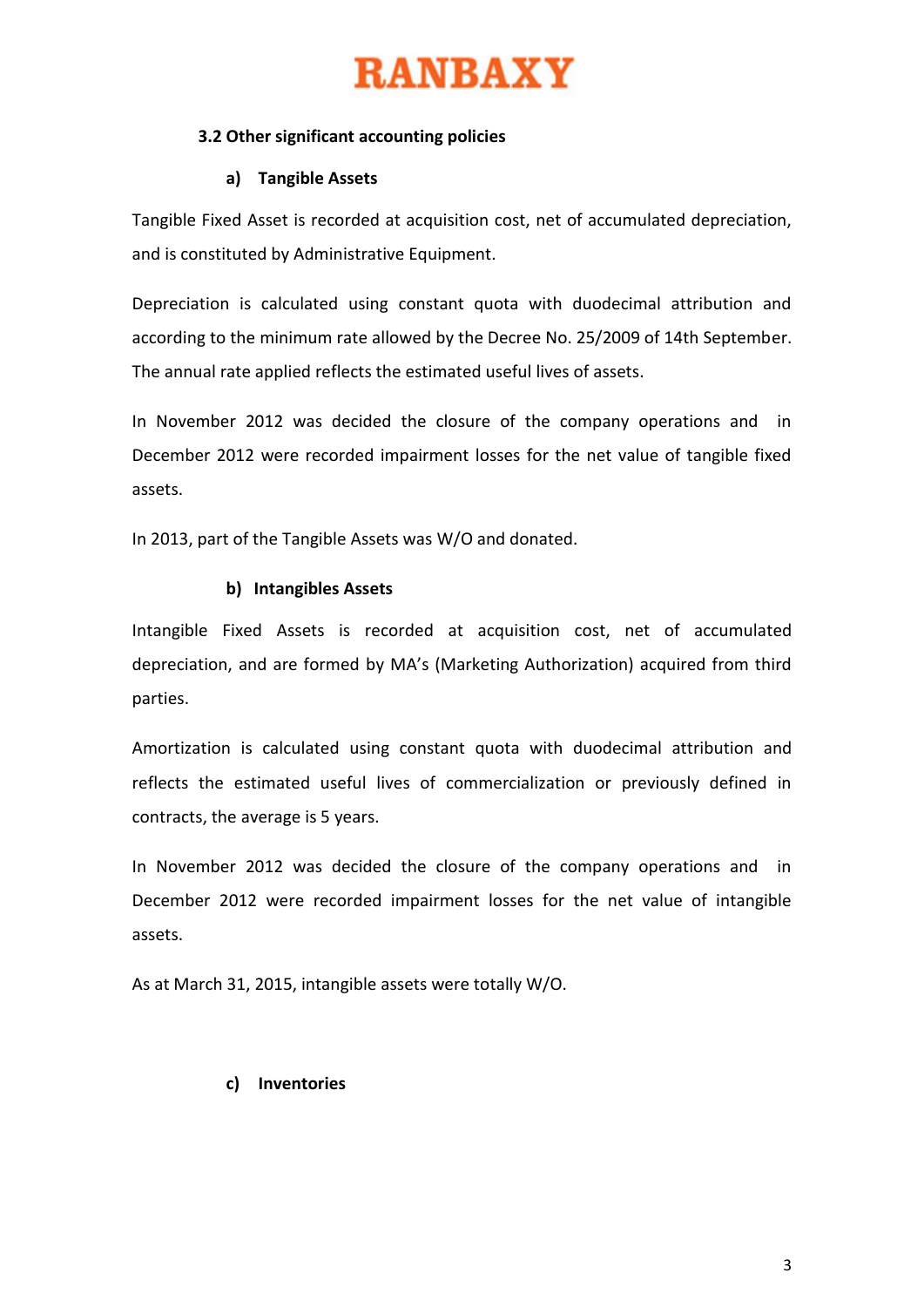Inventories are valued at lower of acquisition cost and net realizable value. Inventories cost includes all expenses of purchase (transport, customs duties, insurance, labeling, etc.).

The exits of inventories are valued at weighted average price.

The Company reduces the cost of inventories (write down) to its net realizable value when the assets are carried at amounts greater than can be expected to result from their sale or use.

In November 2012 was decided the closure of the company operations and in December 2012 were recorded impairment losses for the net value of inventories. In 2015 was maintained the same procedure of previous years.

### **d) Provisions**

Considering the closure of operations, provisions are constituted by sales return, calculated on empirical evidence, and by current litigation process which are recorded in accordance with the expectation of the occurrence of corporate responsibility.

#### **e) Revenue**

Revenue from sales and services rendered is recognized when the risks and advantages of ownership of the assets sold and services rendered, are transferred to the buyer.

#### **f) Currency Exchange**

The elements included in the Financial Statements are measured using Euro, which is the functional and presentation currency of the Company.

Transactions in other currencies than Euro are converted into Euros using the exchange rates at transactions date, and the gain or loss are recognized in the Income Statement.

#### **g) Income and Expenses Recognition**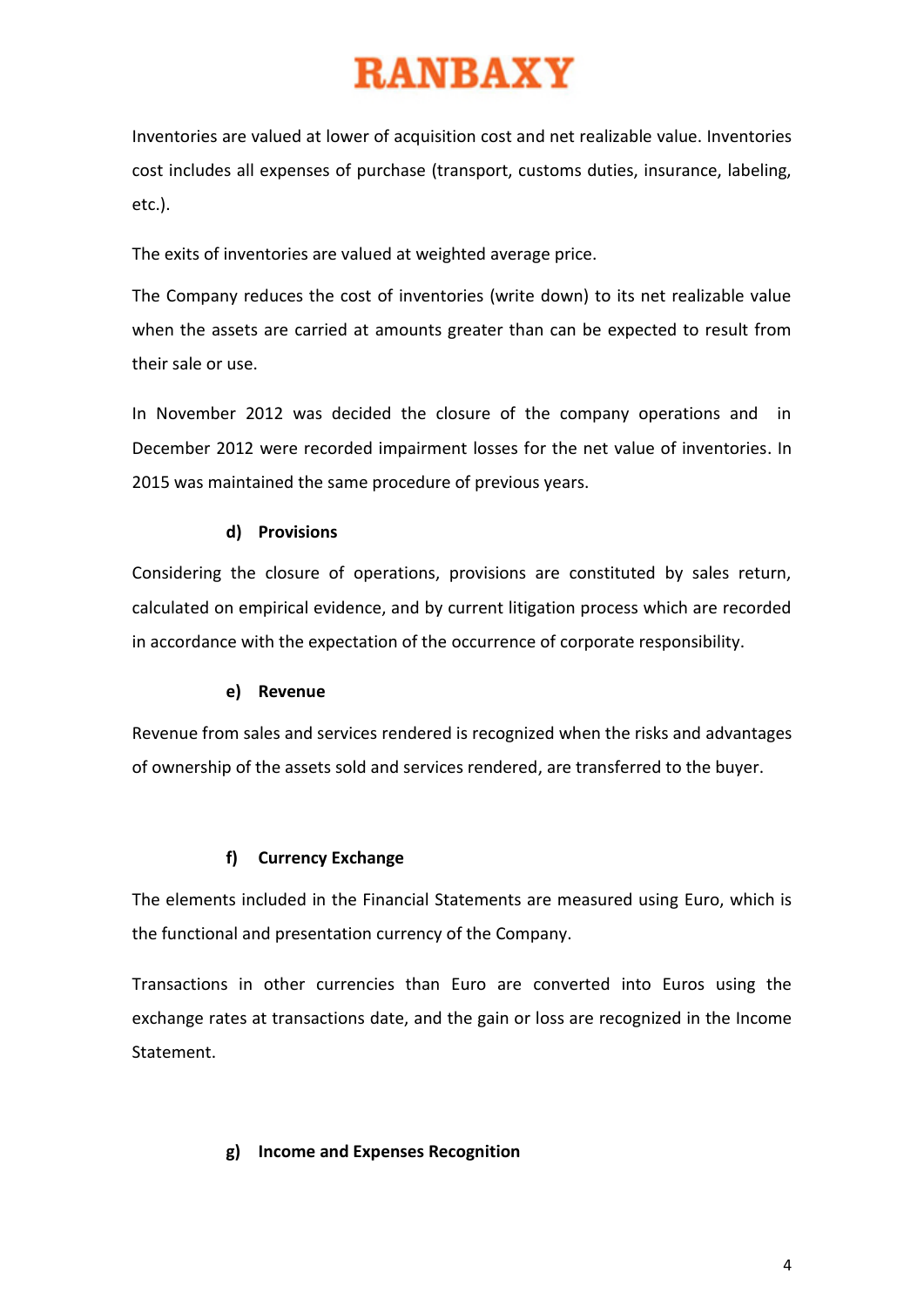The Financial Statements have been prepared in accordance with the rules of increase, under which all income and expenses are recorded in the year they were earned or incurred, regardless of its receipt or payment.

#### **3.3 Main estimates and judgments**

NCRF requires estimates and judgments made within the decision-making on certain accounting treatments with impacts on the reported values in total assets, liabilities, equity, expenses and income. The effects may differ from the estimates and judgments made, particularly with regard to the effect of real income and spending.

Considering that in many cases there are alternatives to the accounting treatment adopted by the Company, the reported results could be different if a different accounting treatment had been chosen. However, there is no significant change in accounting policies, and these have been applied consistently.

The Board of Directors believes that the choices made are appropriate and that the financial statements properly present the Company's financial position and results of its operations in all material items.

The results of the alternatives discussed below are presented to assist the reader in understanding of the financial statements and are not intended to suggest that other alternatives are more appropriate.

#### *Impairment of non-current assets*

Fixed assets and intangible non-current assets held for sale are reviewed for impairment whenever exist events or circumstances that indicates that their net worth may not be recoverable.

#### *Provisions*

The amount recognized as a provision is the best estimate of the expenditure required to settle the obligation at the balance sheet date. See note 3.2 d).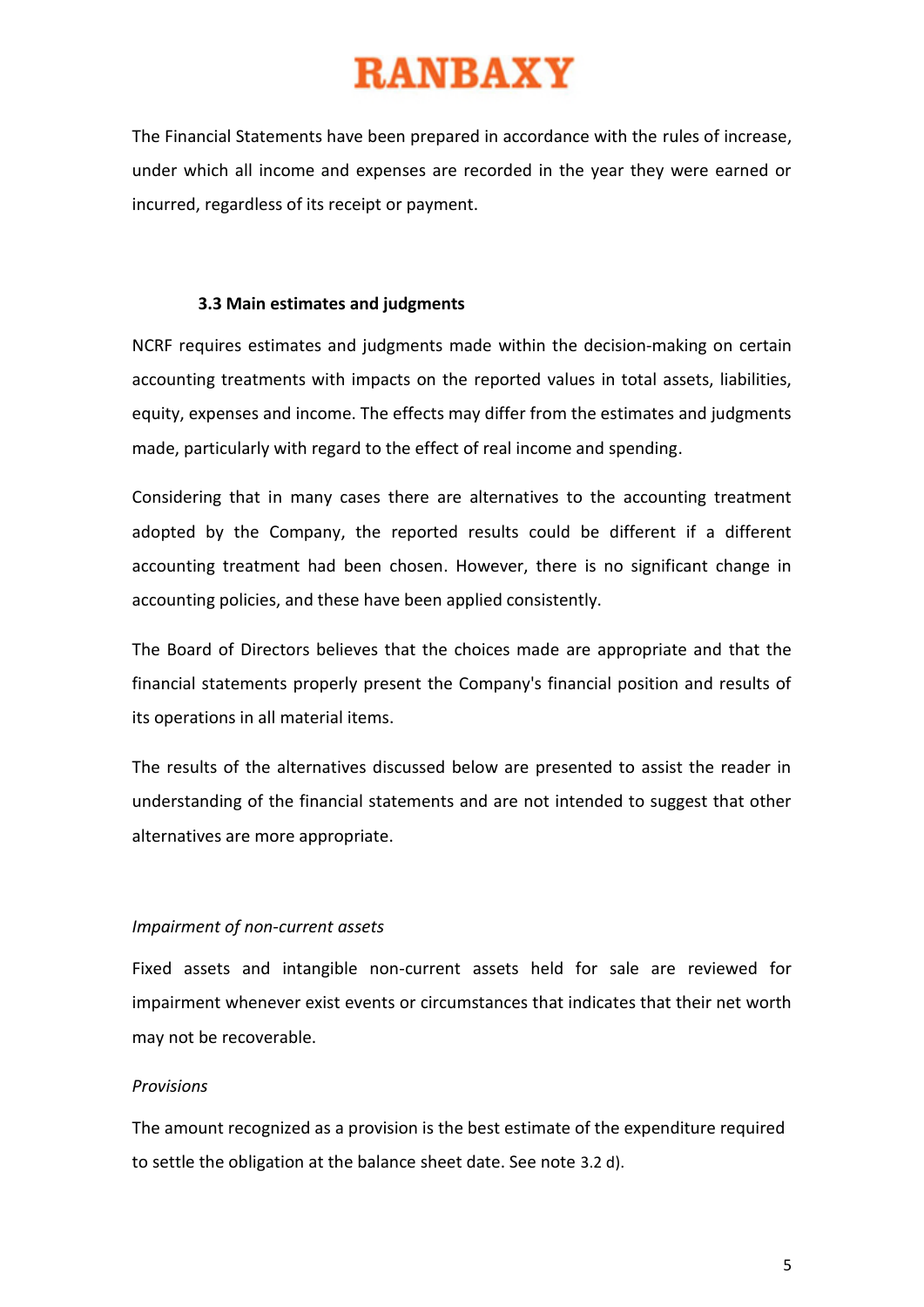#### **3.4 Main assumptions concerning the future**

In December 2012, was expected the closure of the company occur during the year 2013, this not to happen because was necessary to fulfill certain formalities and procedures, with the Medicines Regulatory Authority (Infarmed). It is expected that the dissolution and liquidation of the Company shall occur during May 2015, after fulfilling all legal, tax and regulatory obligations.

#### **3.5 Events after Balance Sheet Date**

The financial statements presented reflect subsequent events occurring until , approval date of the statements, by the Board of Directors, as described in Note 2.

Events occurring after the balance sheet date about conditions that existed at the balance date are considered in the preparation of financial statements.

### **4. Cash Flows**

Amounts booked in Cash and Bank Deposits:

|                               | <b>March 2014</b> | <b>March 2014</b> |
|-------------------------------|-------------------|-------------------|
| Cash in Euros                 | 0,31              | 0,31              |
| Cash in Foreign Currency      | 551,64            | 551,64            |
| <b>Bank Deposits</b>          | 6.117,45          | 97.918,94         |
| <b>Cash and Bank Deposits</b> | 6.669,40          | 98.470,89         |

#### **5. Tangible Assets**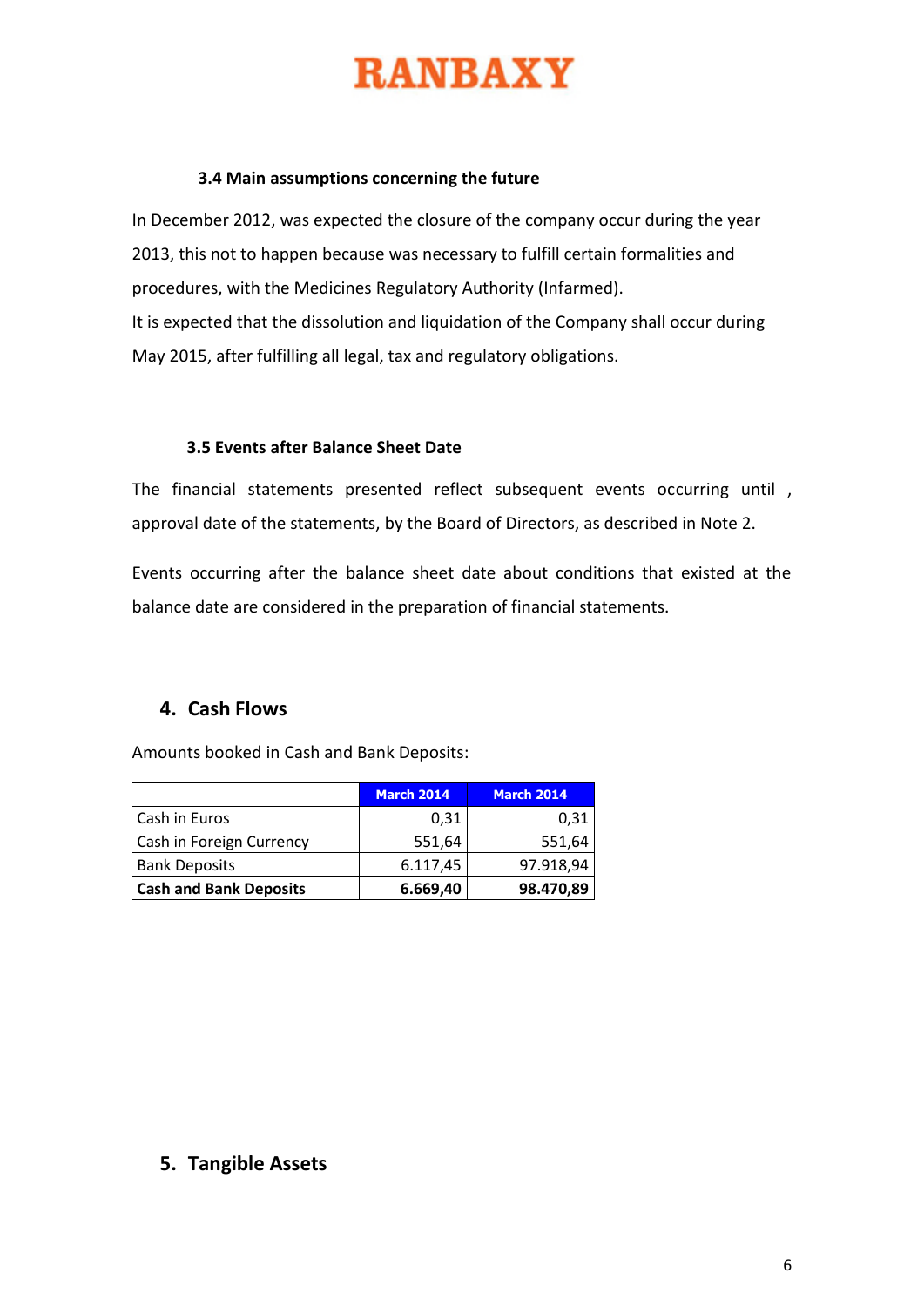| <b>Items</b>                     | <b>Opening Balance</b> | <b>Increase</b> | Disposals/<br><b>Writte-Off</b> | <b>Final Balance</b> |
|----------------------------------|------------------------|-----------------|---------------------------------|----------------------|
| <b>Tangibles Assets</b>          |                        |                 |                                 |                      |
| Office Equipment                 | 18.208,79              | 0,00            | 0,00                            | 18.208,79            |
| Depreciation                     | $-12.710,02$           | 0,00            | 0,00                            | $-12.710,02$         |
| <b>Impairment Loss</b>           | $-5.498,77$            | 0,00            | 0,00                            | $-5.498,77$          |
| <b>Total Net Tangible Assets</b> | 0,00                   | 0,00            | 0,00                            | 0,00                 |

# **6. Intangible Assets**

Intangible assets were totally W/O in December 2013.

# **7. Inventories**

|                          | <b>March 2015</b> | <b>March 2014</b> |
|--------------------------|-------------------|-------------------|
| Inventories              | 0,00              | 101.730,61        |
| <b>Impairment Losses</b> | 0,00              | $-101.730,61$     |
| <b>Total Net</b>         | 0,00              | 0,00              |

# **8. Inventories Adjustment**

|               | <b>Opening</b><br><b>Balance</b> | <b>Utilization</b>     | <b>Increase</b> | <b>Final</b><br><b>Balance</b> |
|---------------|----------------------------------|------------------------|-----------------|--------------------------------|
| l Inventories |                                  | 101.730,61 -101.730,61 | 0,00            | 0.00                           |

# **9. Statement of Cost of Goods and Materials**

| <b>Description</b>                 | <b>March 2014</b> | <b>March 2014</b> |
|------------------------------------|-------------------|-------------------|
| Initial Inventory                  | 101.730,61        | 99.484,55         |
| Purchases                          | 0,00              | 0,00              |
| <b>Inventories Regularization</b>  | $-101.730,61$     | 2.246,06          |
| Final Inventory                    | 0,00              | $-101.730,61$     |
| <b>Cost of Goods and Materials</b> | 0.00              | 0,00              |

Adjustments of inventories refer to physical destruction (W/O).

# **10. Non Current Assets held for sale**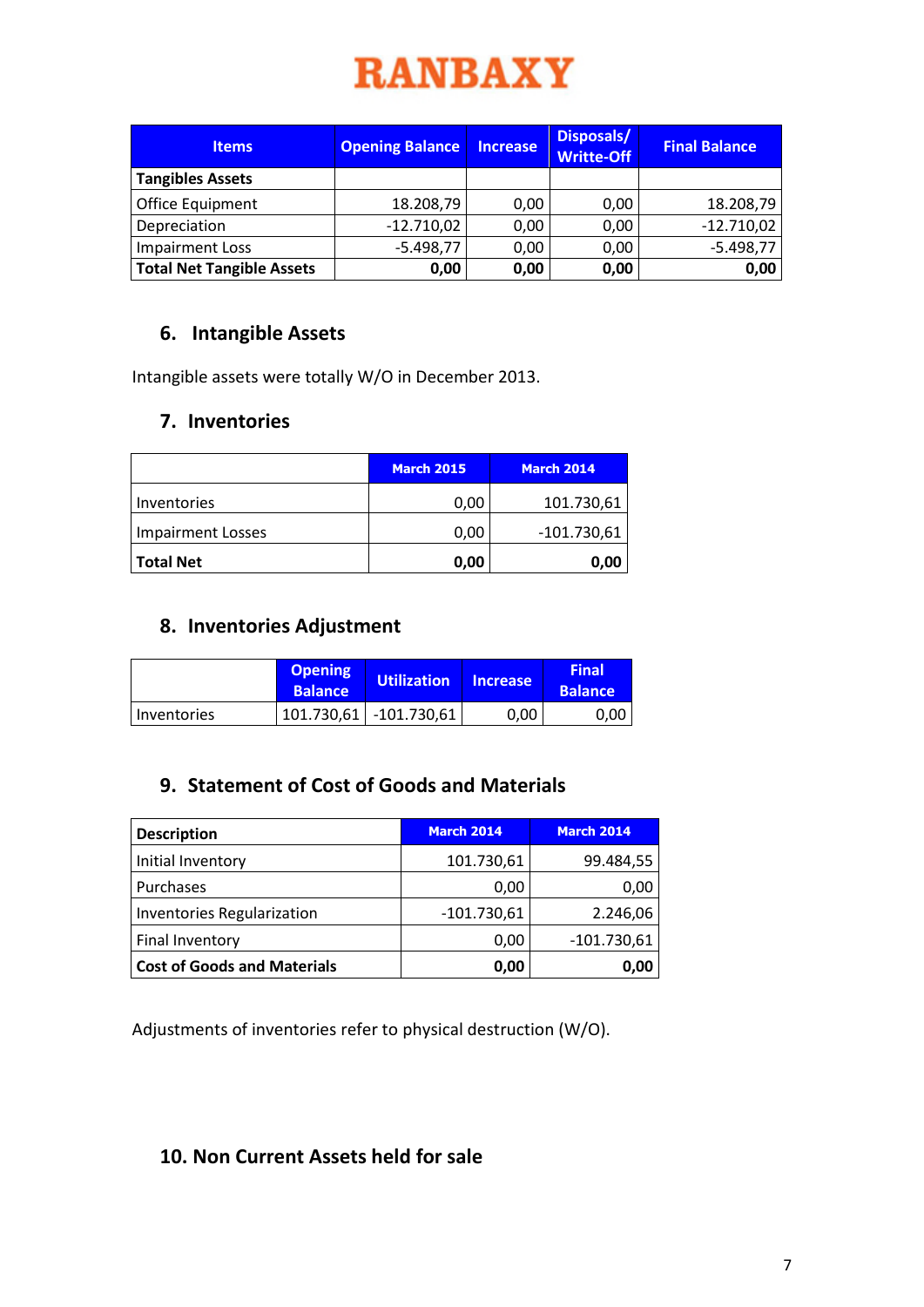Considering the closure of the activity and since there were no buyers for the MA's were asked to Infarmed (Regulatory Agency) the withdrawal of all the MA's.

As at March 31, 2015, are not accounted non-current assets held for sale.

# **11. Provisions**

| <b>Provisions</b>                         | <b>Current</b><br><b>Litigation</b><br><b>Process</b> |
|-------------------------------------------|-------------------------------------------------------|
| <b>Opening Balance in 01st April 2014</b> | 50.000,00                                             |
| Provision created                         | 0,00                                                  |
| Provision utilization                     | $-50.000,00$                                          |
| Final Balance in 31st March 2015          |                                                       |

### **Current Litigation Process Provision**

Provision created in 2009 to provide a claim for ordinary proceedings brought by "Grunhental", regarding Tramadol, against Ranbaxy.

In June 2014, Grunenthal withdrew the legal proceedings leading to the provision reversal.

# **12. Revenue**

| Revenue           | <b>March 2015</b> | <b>March 2014</b> |
|-------------------|-------------------|-------------------|
| Sales             | 0,00              |                   |
| Services Rendered | 0,00              |                   |
| Total             | 0,00              | 0,00              |

# **13. Other Income**

| <b>Other Income</b>                   | <b>March 2014</b> | <b>March 2014</b> |
|---------------------------------------|-------------------|-------------------|
| <b>Cash Payment Discounts Granted</b> | 0,00              | 0,00              |
| <b>Stock Gains</b>                    | 0,00              | 0,00              |
| <b>Exchange Gains</b>                 | 0,00              | 0,00              |
| <b>Disposals</b>                      | 0,00              | 0,00              |
| Others                                | 12.695,80         | 2.483,32          |
| Interest Income                       | 0,00              | 0,00              |
| <b>Total</b>                          | 12.695,80         | 2.483,32          |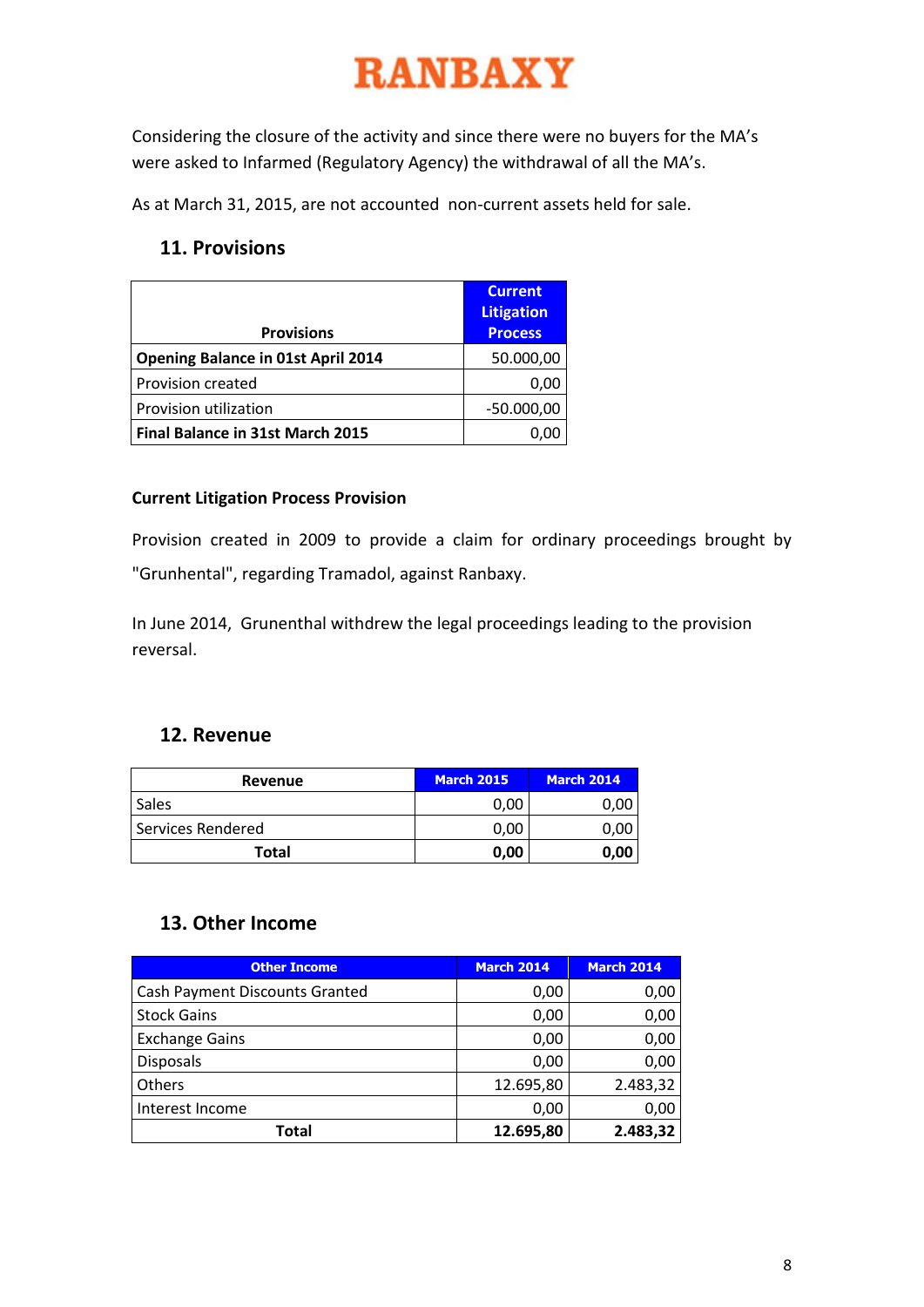The item Others presents a balance of  $\epsilon$  12.695,80,  $\epsilon$ 9.036,02 is accrual reversion and €3.659,78 is the interest received of the legal proceedings against the customer WYNN.

### **14.Taxes**

The amount of tax  $\epsilon$  144,71, is Autonomous Taxation.

The company has fiscal losses to be recovered and the deadline for its use is as follows:

| Year | <b>Fiscal Losses</b> | Last year to<br>recover |
|------|----------------------|-------------------------|
| 2009 | 866.196,95           | 2015                    |
| 2011 | 1.132.271,20         | 2015                    |
| 2012 | 622.920,23           | 2016                    |
| 2013 | 584.957,10           | 2018                    |
| 2014 | 53.290,59            | 2019                    |

The company has not recorded deferred tax assets, because an asset for deferred taxes relating to fiscal losses should only be recognized if there is a reasonable expectation that will be established taxable profits that allow the use of those losses. As explained above, since the company will close the operations will not be possible to recover tax losses.

# **15. Suppliers**

Suppliers account has a balance of €746,77.

# **16.State and Other Public Entities**

| <b>State and Other Public Entities</b> | <b>March 2015</b> | <b>March 2014</b> |  |
|----------------------------------------|-------------------|-------------------|--|
| <b>Withholding Tax</b>                 | 0.00              | 0.00 <sub>1</sub> |  |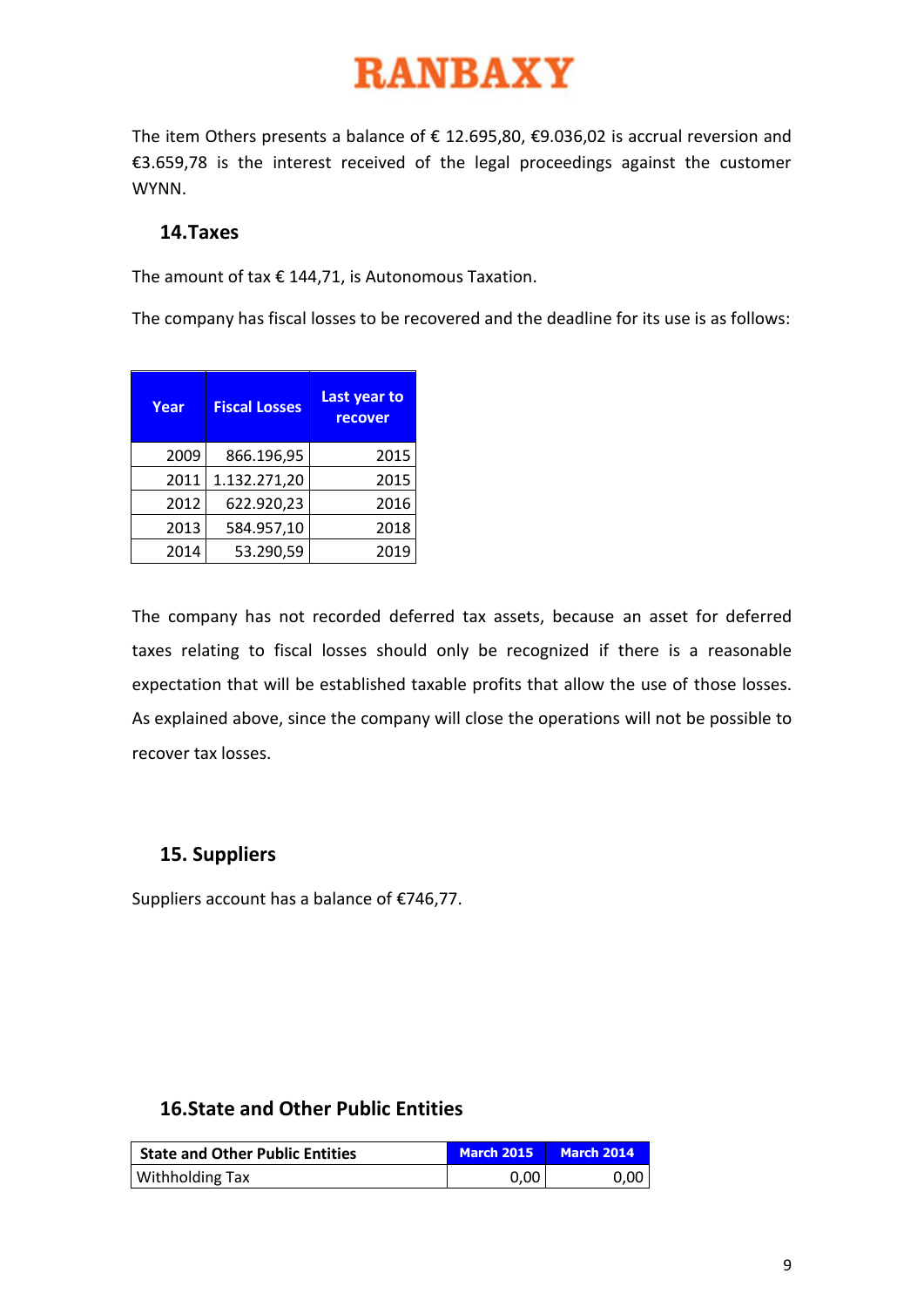| VAT - to recover                        | 2.900,68    | 6.298,48    |
|-----------------------------------------|-------------|-------------|
| <b>Autonomous Taxation</b>              | 0,00        | 0,00        |
| <b>Sub-Total</b>                        | 2.900,68    | 6.298,48    |
| Special Payment on account              | 0,00        | 3.649,52    |
| <b>Autonomous Taxation</b>              | $-144,71$   | $-4.603,95$ |
| Withholding Income Taxes                | $-705,00$   | $-705,00$   |
| <b>Tax Stamp</b>                        | 0,00        | 0,00        |
| <b>Contributions to Social Security</b> | $-1.200,61$ | $-1.200,61$ |
| Sub-total                               | $-2.050,32$ | $-2.860,04$ |
| Total                                   | 850,36      | 3.438,44    |

# **17. Other Accounts Payable**

| <b>Other Accounts Payable</b>           | <b>March 2015</b> | <b>March 2014</b> |
|-----------------------------------------|-------------------|-------------------|
| <b>Accrued payroll employee</b>         | 12.140,24         | 8.153,80          |
| <b>Other Creditors</b>                  | 0,00              | 17.636,00         |
| <b>Creditors Customers</b>              | 0,00              | 22.522,75         |
| <b>Sub-total Other Accounts Payable</b> | 0,00              | 40.158,75         |
| Total                                   | 12.140,24         | 48.312,55         |

# **18. External Suppliers and Services**

| <b>External Suppliers and Services</b> | <b>March 2015</b> | <b>March 2014</b> |
|----------------------------------------|-------------------|-------------------|
| <b>Specialized Services</b>            | 16.737,77         | 16.524,52         |
| Marketing and Publicity                | 0,00              | 0,00              |
| Honorary                               | 8.541,20          | 0,00              |
| Travel, Lodging and transportation     | 0,00              | 0,00              |
| <b>Rent and Rentings</b>               | 926,35            | 227,90            |
| Communication                          | 9.936,00          | 2.484,00          |
| <b>Regulatory Expenses</b>             | 8.200,96          | 2.054,70          |
| Others                                 | 0,00              | 3.705,65          |
| Total                                  | 5.040,90          | 4.585,66          |

The items values are not comparable due to the period under consideration being so different. The previous period is 3 months and the current is only 12 months.

# **19. Other Expenses**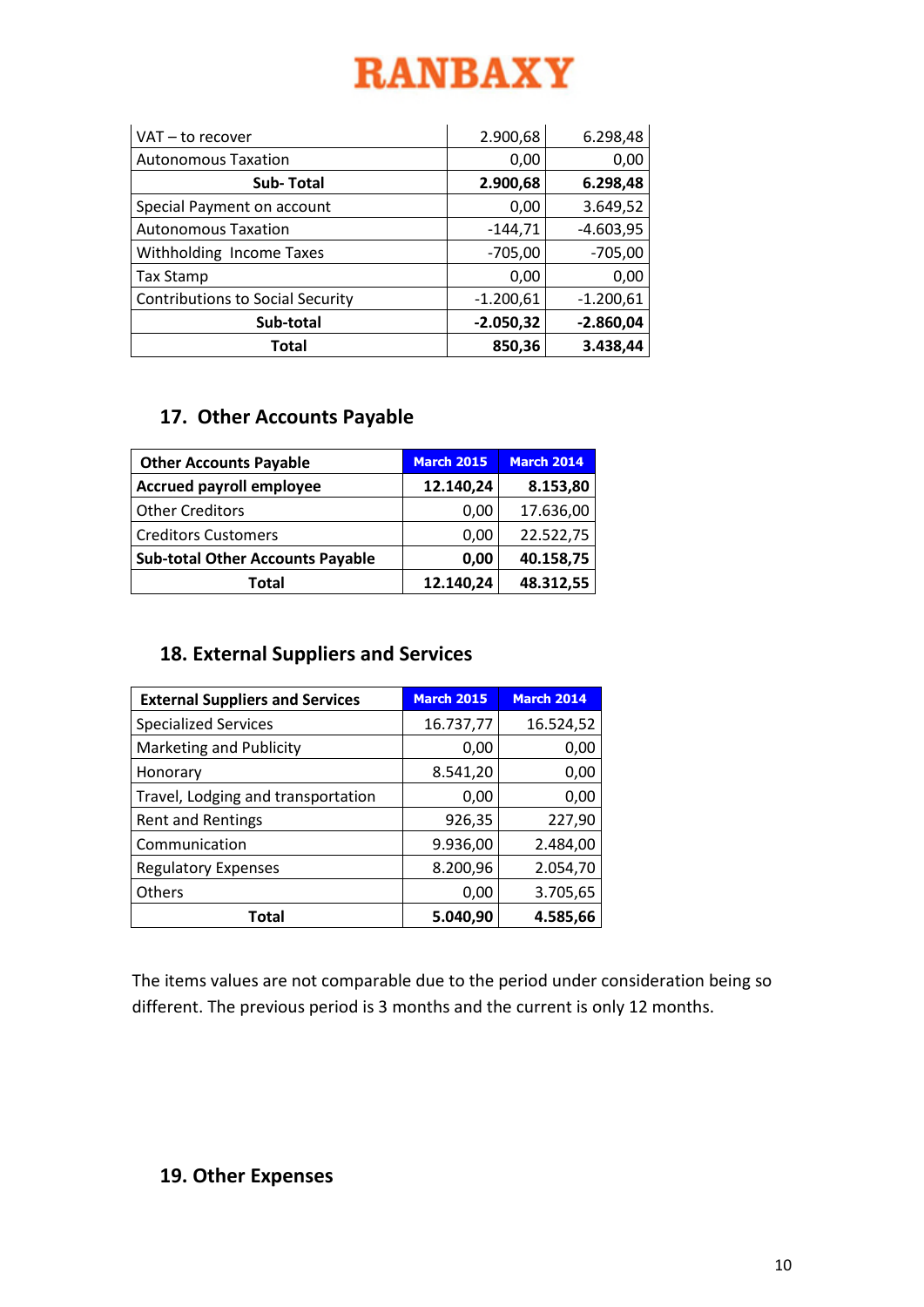| <b>Other Expenses</b>            | <b>March 2015</b> | <b>March 2014</b> |
|----------------------------------|-------------------|-------------------|
| <b>Cash Discounts</b>            | 0,00              | 3,50              |
| Foreign Exchange Losses          | 0,00              | 4.717,89          |
| <b>Fines and Other Penalties</b> | 0,00              | 0,00              |
| <b>Others</b>                    | 6.251,66          | 47,13             |
| Total                            | 6.251,66          | 4.768,52          |

### **20. Personnel Expenses**

| <b>Personnel Expenses</b>     | <b>March 2014</b> | <b>March 2014</b> |
|-------------------------------|-------------------|-------------------|
| Payroll Payable               | 27.964,36         | 7.696,59          |
| Charges on personnel expenses | 13.538,55         | 3.298,08          |
| Insurance                     | 2.107,91          | 705,36            |
| Redundancy payments           | 3.983,32          | 0,00              |
| Trainning                     | 0,00              | 0,00              |
| Total                         | 47.594,14         | 80.546,26         |

On March 31, 2015 the company had one employee.

# **21. Net Financial Expenses**

| <b>Net Financial Expenses</b> | <b>March 2015</b> | <b>March 2014</b> |
|-------------------------------|-------------------|-------------------|
| <b>Bank Charges</b>           | 9.169,8           | 4.248,35          |
| Total                         | 9.169,8           | 4.248,35          |

# **22. Related Parties**

The share capital of  $\epsilon$  5.000 of Ranbaxy Portugal consists of a single share owned by Ranbaxy (Netherlands) BV, a subsidiary of Ranbaxy Laboratories Limited based in New Delhi in India.

There were no transactions with related parties.

The balances with related parties are as follows: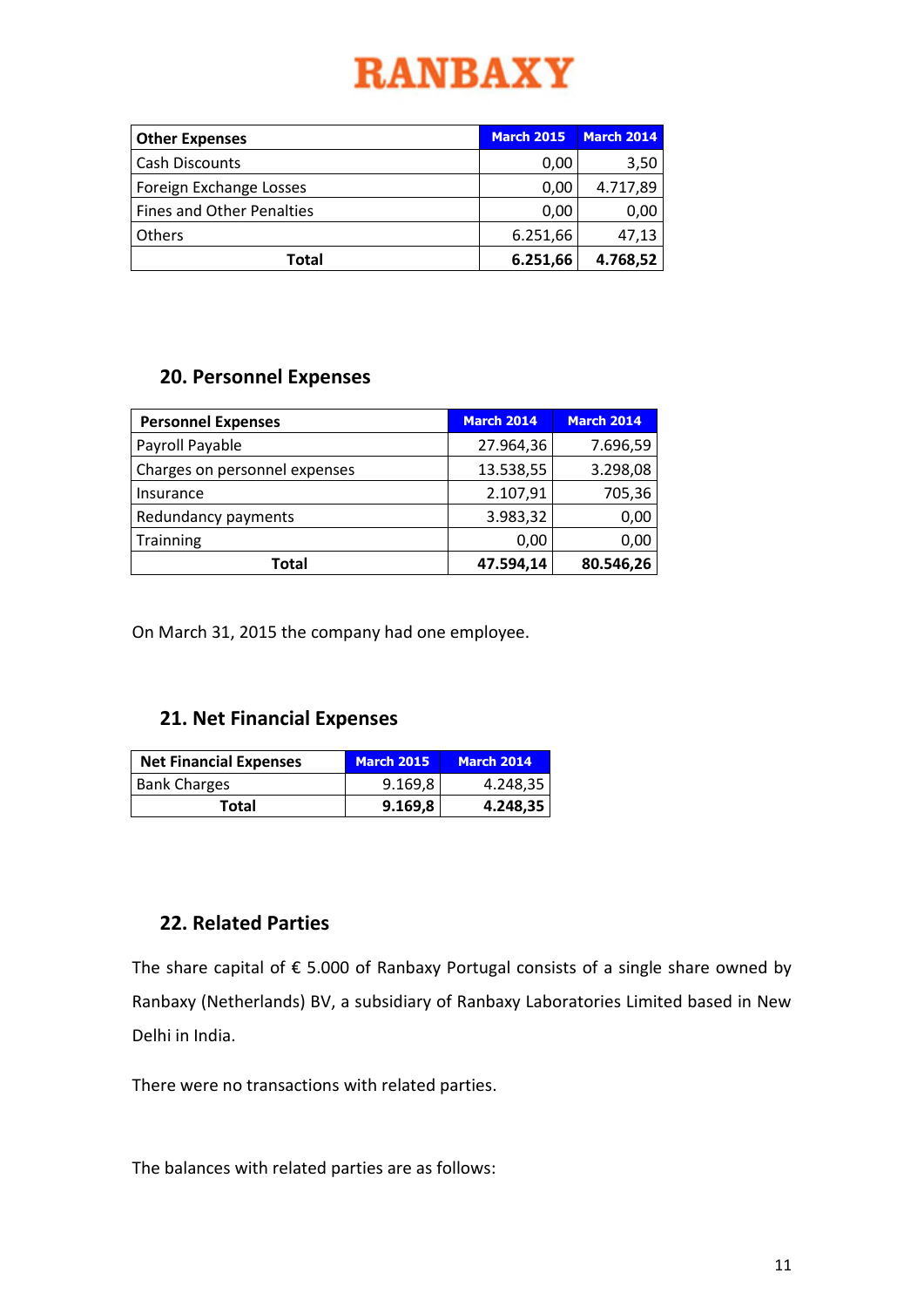| <b>Related Parties</b> | <b>Operation</b>        | <b>March 2014</b> | <b>March 2014</b> |
|------------------------|-------------------------|-------------------|-------------------|
| Ranbaxy UK Limited     | <b>Customer Balance</b> | 0,00              | 5.390,36          |
| Ranbaxy Europe Limited | Supplier Balance        | 0,00              | 0.00              |

# **23. Subsequent Events**

On this date are not known any subsequent events with significant impact in the financial statements of 31 March 2015.

After the accounts closure and until the elaboration of this report, there were no other circumstances that would affect the situation of the accounts for the purposes of paragraph b) of number 5 of Article 66º of the CSC.

# **24. Commitments and Contingencies**

At the end of November2013, the company received complaint of unfair dismissal from employment in the amount of  $\epsilon$  269.613,70 from the ex- Country Manager Dr. Rui Santos.

It is the conviction of the Board of Directors, duly seconded and shared by the company's lawyers, that it is not likely that the company will be held liable for this claim , and that the employee will not succeed with any lawsuit that may be commenced. As this case does not represent a probable contingency for the company , accordingly, it has not been provided for.

However, a bank guarantee was provided to the court by one of the group companies.

\_\_\_\_\_\_\_\_\_\_\_\_\_\_\_\_\_\_\_\_\_\_\_ \_\_\_\_\_\_\_\_\_\_\_\_\_\_\_\_\_\_\_\_\_\_\_

Porto, 30<sup>th</sup> April 2014

The Accountant

\_\_\_\_\_\_\_\_\_\_\_\_\_\_\_\_\_\_\_\_\_\_\_